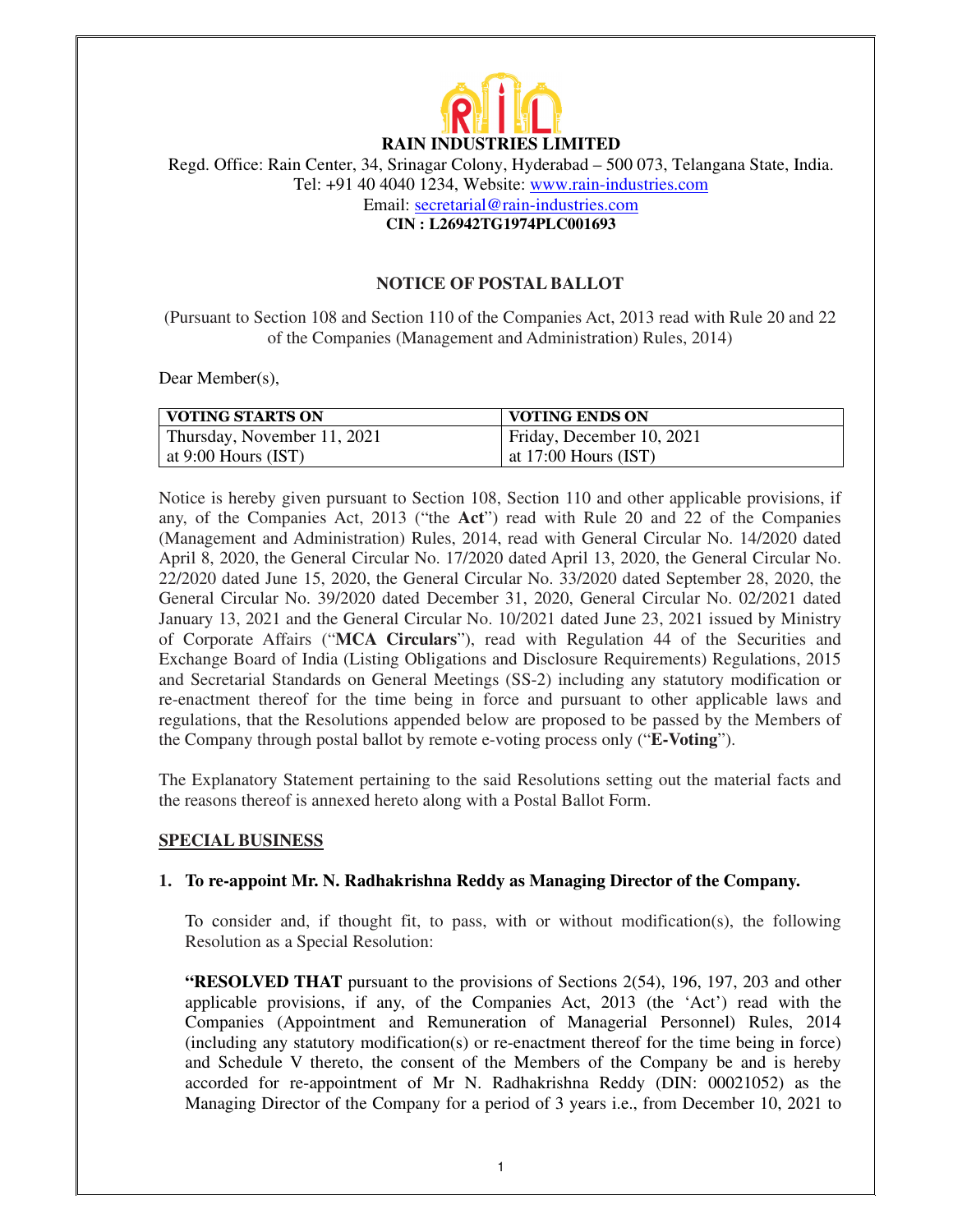December 9, 2024 on the following terms and conditions:

### **A. Remuneration**

(i) Salary: NIL

### **B. Perquisites/Benefits**

- *a)* Electricity, house maintenance and furnishings.
- *b)* Personal Accident Insurance shall not exceed Rs.10,000 per annum.
- *c)* Reimbursement of all Medical expenses incurred for self and family.
- *d)* Fees of club, subject to a maximum of two clubs excluding admission and life membership fees.
- *e)* Provision of a car with driver for use on Company's business and telephone/fax facility at residence.
- *f)* The perquisites shall be evaluated at cost to the Company and where such evaluation is difficult, it shall be evaluated as per the Income Tax Rules.

The Managing Director shall not be paid any sitting fees for attending the meetings of the Board of Directors or Committee thereof.

**FURTHER RESOLVED THAT** the Board of Directors of the Company be and are hereby authorised to take such steps and do other acts, deeds, matters and things as they may deem fit and appropriate and give such directions/instructions as may be necessary, proper or expedient for the purpose of giving effect to this resolution and for the matters connected therewith or incidental thereto."

### **2. To approve the continuation of Ms. Nirmala Reddy as an Independent Director of the Company.**

To consider and, if thought fit, to pass, with or without modification(s), the following Resolution as a Special Resolution:

**"RESOLVED THAT** pursuant to Regulation 17(1A) of the Securities and Exchange Board of India (Listing Obligations and Disclosure Requirements) Regulations, 2015 and all other applicable provisions of the Companies Act, 2013 and relevant Rules made there under, including any statutory modification(s) or re-enactment thereof, for the time being in force, consent of the members of the Company be and is hereby accorded to continue the appointment of Ms. Nirmala Reddy (DIN: 01673128) as an Independent Director of the Company, to hold office for her remaining term of office i.e., up to February 27, 2023 as she would be crossing 75 years of age on March 27, 2022.

**FURTHER RESOLVED THAT** the Board of Directors of the Company be and are hereby authorized to do all such acts, deeds, matters and things as may be considered necessary, desirable and expedient for giving effect to this Resolution.**"**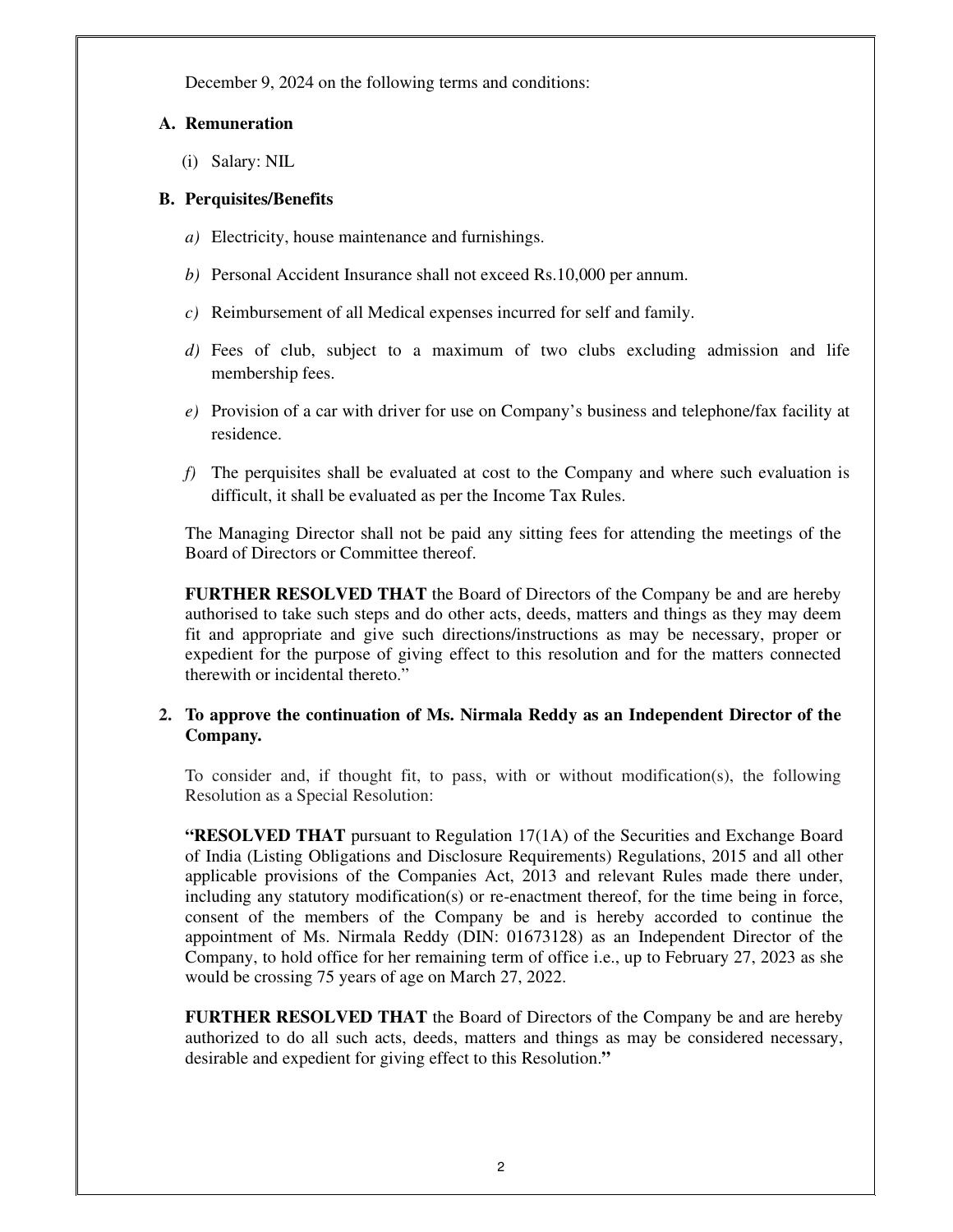### **3. To re-appoint Mr. Brian Jude McNamara as an Independent Director.**

To consider and, if thought fit, to pass, with or without modification(s), the following Resolution as a Special Resolution:

**"RESOLVED THAT** pursuant to the provisions of Sections 149, 152, 160 and other applicable provisions, if any, of the Companies Act, 2013 (Act) and the Rules framed thereunder, read with Schedule IV to the Act and Chapter IV of the Securities and Exchange Board of India (Listing Obligations and Disclosure Requirements) Regulations, 2015, as amended from time to time, the consent of the members of the Company be and is hereby accorded for re-appointment of Mr. Brian Jude McNamara (DIN: 08339667), as an Independent Director of the Company for a period of 5 years i.e., from February 28, 2022 to February 27, 2027 and he shall not be liable to retire by rotation, who has submitted a declaration that he meets the criteria of independence as provided in Section 149 of the Act.

**FURTHER RESOLVED THAT** the Board of Directors of the Company be and are hereby authorized to do all such acts, deeds, matters and things as may be considered necessary, desirable and expedient for giving effect to this Resolution.**"**

#### **4. To appoint Mr. Robert Thomas Tonti as an Independent Director.**

To consider and, if thought fit, to pass, with or without modification(s), the following Resolution as an Ordinary Resolution:

**"RESOLVED THAT** pursuant to the provisions of Sections 149, 152, 160 and other applicable provisions, if any, of the Companies Act, 2013 (Act) and the Rules framed thereunder, read with Schedule IV to the Act and Chapter IV of the Securities and Exchange Board of India (Listing Obligations and Disclosure Requirements) Regulations, 2015, as amended from time to time, the consent of the members of the Company be and is hereby accorded for appointment of Mr. Robert Thomas Tonti (DIN: 09367847), as an Independent Director of the Company for a period of 5 years i.e., from October 31, 2021 to October 30, 2026 and he shall not be liable to retire by rotation, who has submitted a declaration that he meets the criteria of independence as provided in Section 149 of the Act.

**FURTHER RESOLVED THAT** the Board of Directors of the Company be and are hereby authorized to do all such acts, deeds, matters and things as may be considered necessary, desirable and expedient for giving effect to this Resolution.**"**

> By order of the Board  **For Rain Industries Limited**

**S. Venkat Ramana Reddy** Place: Hyderabad **Company Secretary** Date: October 30, 2021 **M. No: A14143**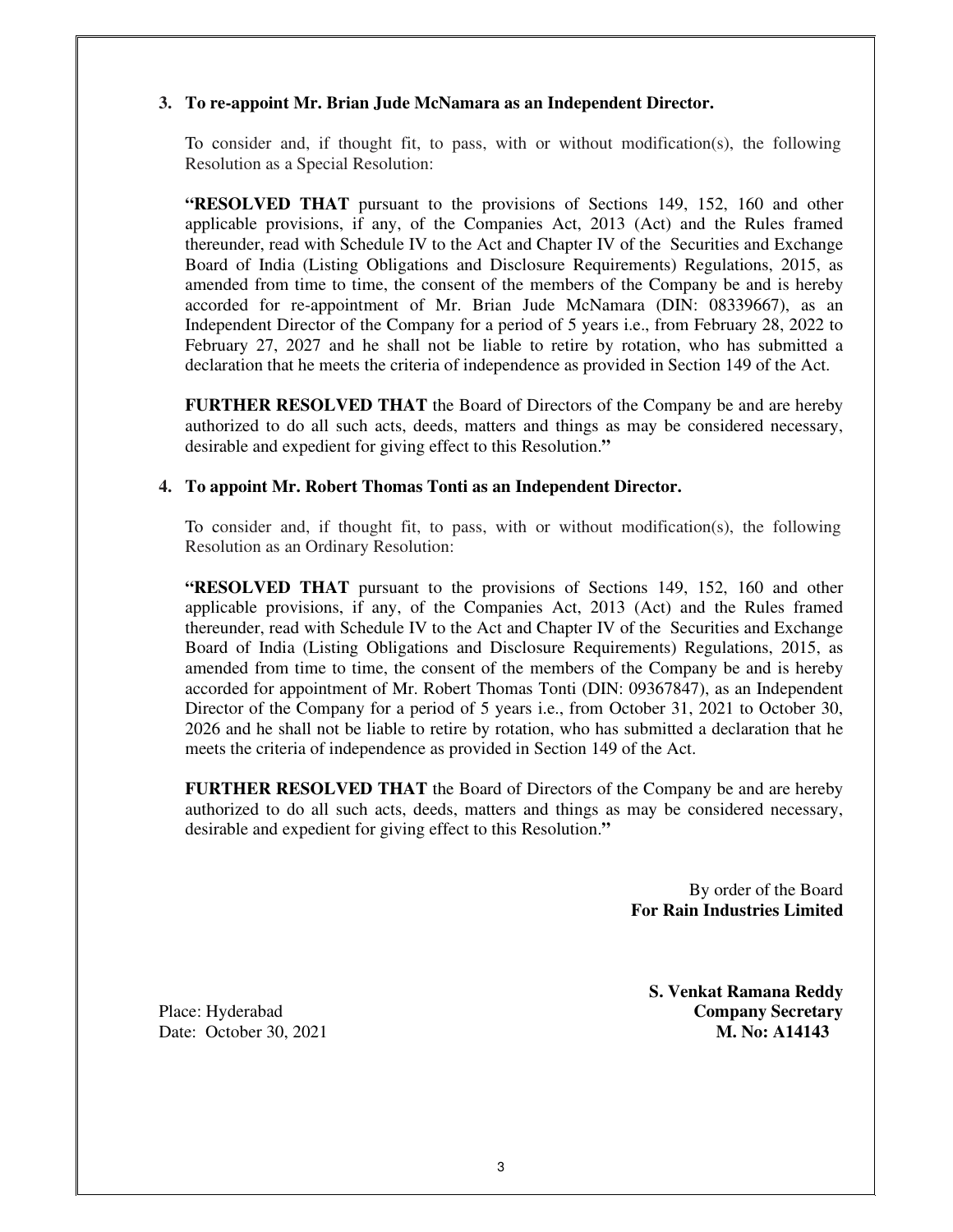### **NOTES:**

- 1. The Explanatory Statement setting out all material facts as required under Section 102 of the Companies Act, 2013 in respect of Special Business of the Company is appended and forms part of the Notice.
- 2. The Notice is being sent to all the Members whose names appear in the Register of Members/ Record of Depositories as on Friday, November 5, 2021 (Cut-off date). Voting rights shall be reckoned on the paid-up value of the shares registered in the name of the Members as on that date.
- 3. As per the MCA Circulars, the Postal Ballot Notice is being sent only through electronic mode to those Members whose E-Mail addresses are registered with the Company/Depositories. Members may please note that the Postal Ballot Notice will also be available on the Company's website at https://www.rain-industries.com , websites of Stock Exchanges i.e., BSE Limited and National Stock Exchange of India Limited at www.bseindia.com and www.nseindia.com respectively, and on the website of Kfin Technologies Private Limited at https://evoting.kfintech.com.
- 4. Members who have not registered their e-mail address are requested to register the same in respect of shares held in electronic form with the Depository through their Depository Participant(s) and in respect of shares held in physical form by writing to the Company's Registrar and Share Transfer Agent, KFin Technologies Private Limited, Selenium Tower B, Plot 31 & 32, Gachibowli, Financial District, Nanakramguda, Hyderabad-500 032, Telangana State, India i.e., at einward.ris@kfintech.com.
- 5. As per the MCA Circulars, Shareholders can vote only through the remote e-voting process. Physical copies of the Postal Ballot Notice and pre-paid business reply envelopes are not being sent to shareholders. Shareholders whose names appear on the Register of Members/List of Beneficial Owners as on Friday, November 5, 2021 will be considered for the purpose of e-voting.
- 6. Resolutions passed by the shareholders through postal ballot are deemed to have been passed as if they have been passed at a General Meeting of the shareholders.
- 7. The voting rights for Equity Shares are one vote per one Equity Share, registered in the name of the members. Voting rights shall be reckoned on the paid-up value of Equity Shares registered in the name of the shareholders as on Friday, November 5, 2021. A person who is not a shareholder on the relevant date should treat this notice for information purpose only.
- 8. In compliance with Sections 108 and 110 of the Act and the rules made there under, the MCA Circulars and Regulation 44 of the SEBI (Listing Obligations and Disclosure Requirements) Regulations, 2015, the Company has provided the facility to the shareholders to exercise their votes electronically and vote on the resolutions through the e-voting service facility provided by KFin Technologies Private Limited. The instructions for e-voting are provided as part of this Postal Ballot Notice.
- 9. Shareholders desiring to exercise their vote through the e-voting process are requested to read the instructions in the Notes under the section "Instructions for E-Voting" in this Postal Ballot Notice. Shareholders are requested to cast their vote through the e-voting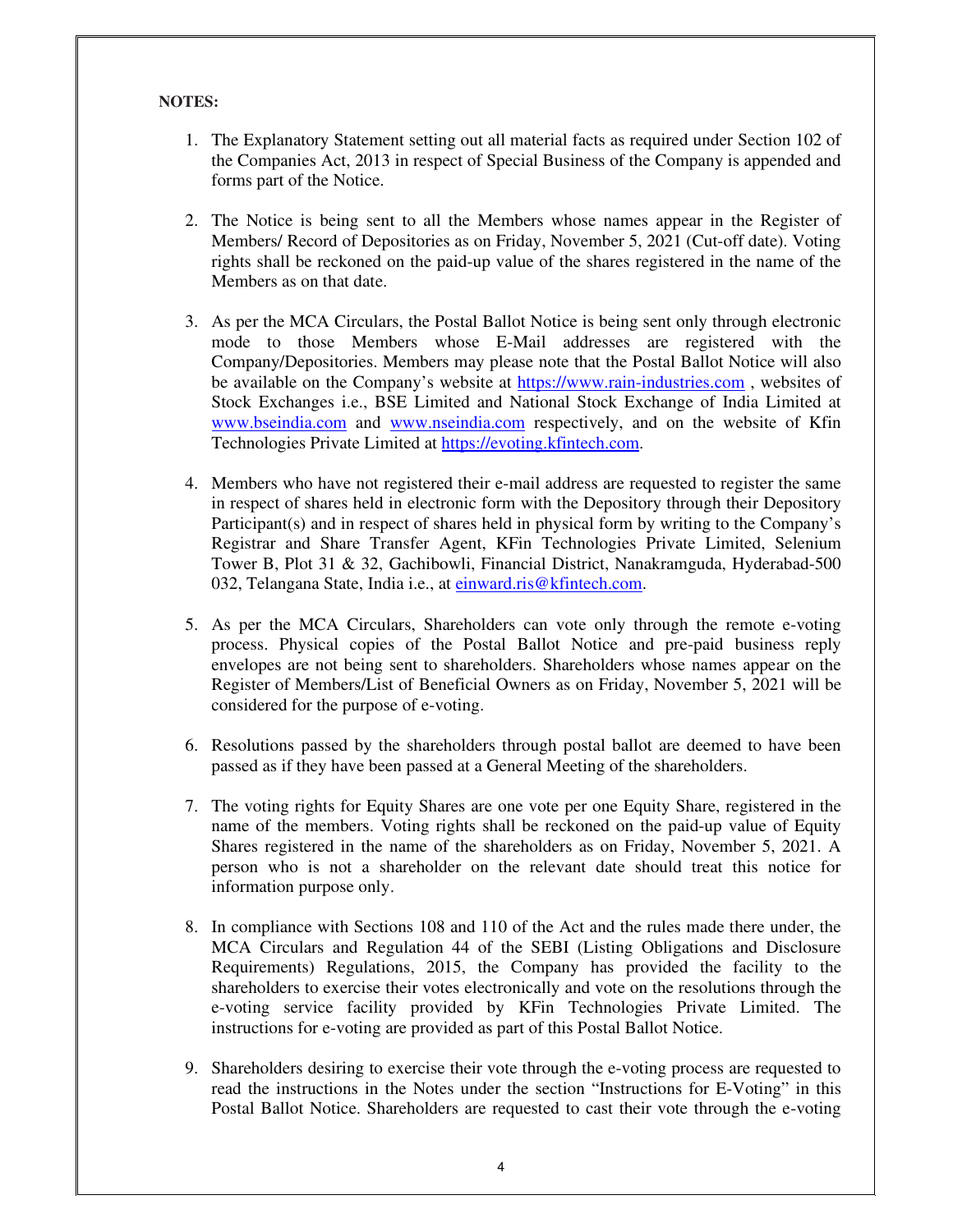process from 9:00 Hours (IST) on Thursday, November 11, 2021 to 17:00 Hours (IST) on Friday, December 10, 2021 to be eligible for being considered, failing which it will be considered that no response has been received from the shareholder.

- 10. The Scrutinizer will submit his report to the Chairman after the completion of scrutiny, and the result of the voting by postal ballot through the e-voting process will be announced by the Chairman or any Director of the Company duly authorised, on or before Saturday, December 11, 2021 and will also be displayed on the website of the Company at https://www.rain-industries.com besides being communicated to the Stock Exchanges.
- 11. The resolutions, if passed with the requisite majority, shall be deemed to have been passed on Friday, December 10, 2021 i.e., the last date specified for receipt of votes through the e-voting process.
- 12. The result of the voting with details of the number of votes cast for and against the Resolution, invalid votes and whether the resolution has been carried or not, along with the Scrutinizer's report will be displayed for at least three days on the notice board of the Company at the registered office of the Company and on the website of the Company.
- 13. All the material documents referred to in the explanatory statement will be available for inspection electronically. Members seeking to inspect such documents can send an email to secretarial@rain-industries.com.
- 14. The Company has appointed Mr. DVM Gopal, Practising Company Secretary (Membership No. 6280 and CP No. 6798) in his absence Ms. Ansu Thomas, Practising Company Secretary (Membership No. 8994 and CP No. 16696) as Scrutinizer for conducting the Postal Ballot voting process in accordance with the law and in a fair and transparent manner.

#### **15. The instructions for E-Voting:**

- a) In view of the threat of Covid-19, the Company is unable to get the Postal Ballot Notice and Form printed and dispatched. The approval of Members is being sought through Remote E-voting only.
- b) You are requested to carefully read the instructions before exercising the vote and complete the E-voting between 9:00 Hours (IST) on Thursday, November 11, 2021 to 17.00 Hours (IST) on Friday, December 10, 2021.
- c) The Company is offering only Remote E-voting facility to its Members to enable them to cast their vote. A Member has to carefully follow the instructions as given for Evoting. He/ She can use the facility and log in any number of times till he/she has voted on the Resolution or till the end of the voting period, whichever is earlier.
- d) Members who have not registered their E-mail ID for receipt of documents in electronic mode under the green initiative of Ministry of Corporate Affairs need to log on to https://ris.kfintech.com/clientservices/postalballot/ to provide their Email ID and they would get an email with the link to participate in Remote E-voting.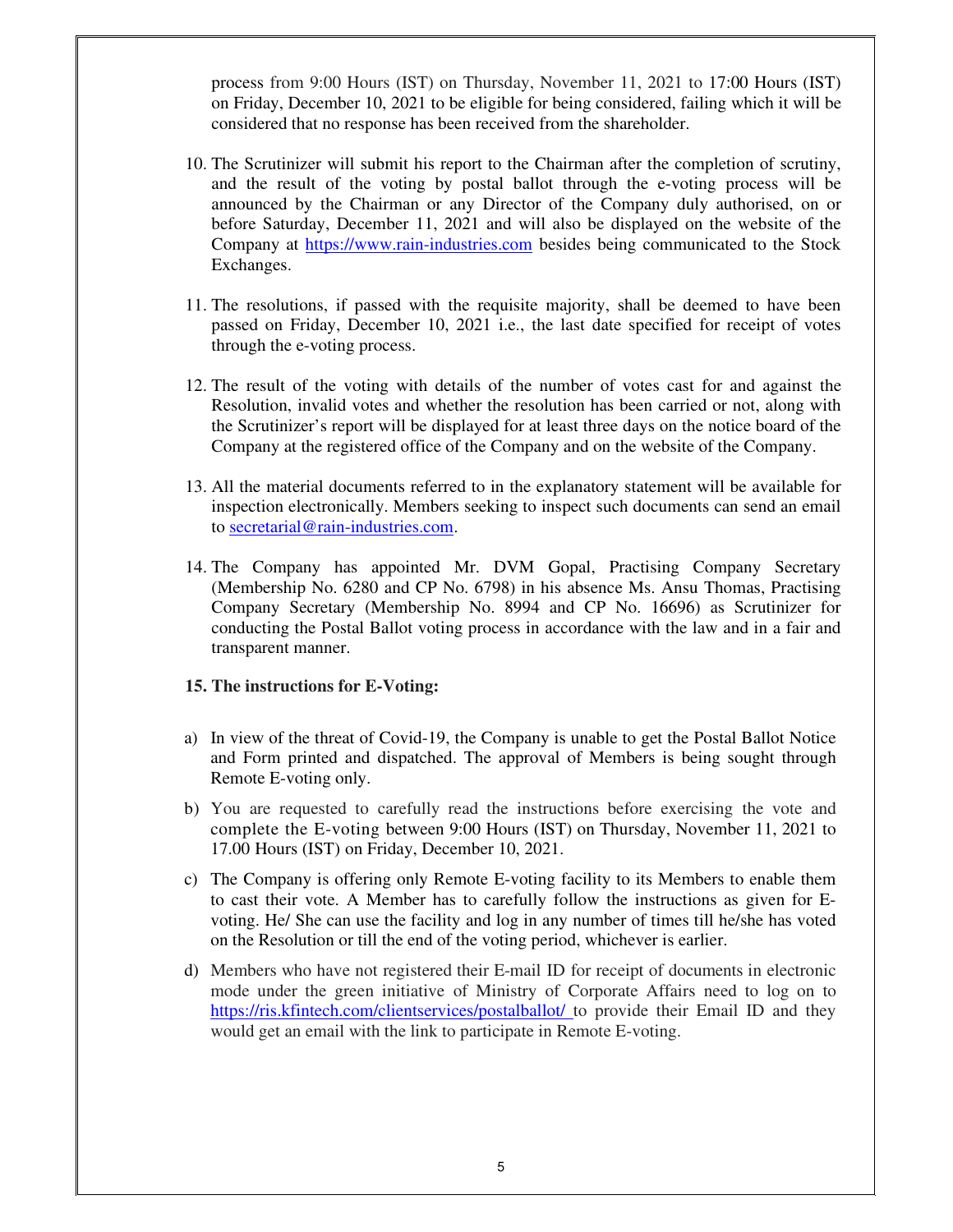#### **e) Voting through electronic means**

In terms of the provisions of Section 108 and Section 110 of the Companies Act, 2013 (the Act) read with Rule 20 and Rule 22 of the Companies (Management and Administration) Rules, 2014 (hereinafter called "the Rules" for the purpose of this section of the Notice) and Regulation 44 of the Securities and Exchange Board of India (Listing Obligations and Disclosure Requirements) Regulations, 2015 read with General Circular No. 14/2020 dated April 8, 2020, the General Circular No. 17/2020 dated April 13, 2020, the General Circular No. 22/2020 dated June 15, 2020, the General Circular No. 33/2020 dated September 28, 2020, the General Circular No. 39/2020 dated December 31, 2020, General Circular No. 02/2021 dated January 13, 2021 and the General Circular No. 10/2021 dated June 23, 2021 issued by Ministry of Corporate Affairs ("**MCA Circulars**"), the Company is providing facility to exercise votes on the item of business given in the Notice through electronic voting system only, to members holding shares as on Friday, November 5, 2021 (End of Day) being the Cut-off date fixed for determining voting rights of members, entitled to participate in the E-voting process, through the Evoting platform provided by KFintech.

### **f) The instructions for E-voting are as under:**

Step 1 :

Access to Depositories e-Voting system in case of individual shareholders holding shares in demat mode.

Step 2 :

Access to KFintech e-Voting system in case of shareholders holding shares in physical and non-individual shareholders in demat mode.

#### **Details on Step 1 are mentioned below:**

Login method for remote e-Voting for Individual shareholders holding securities in demat mode.

| of<br><b>Type</b>   |     | <b>Login Method</b>                                                 |  |  |
|---------------------|-----|---------------------------------------------------------------------|--|--|
| shareholders        |     |                                                                     |  |  |
| Individual          |     | 1. User already registered for IDeAS facility:                      |  |  |
| <b>Shareholders</b> | I.  | Visit URL: https://eservices.nsdl.com                               |  |  |
| holding             | П.  | Click on the "Beneficial Owner" icon under "Login" under            |  |  |
| securities<br>in    |     | 'IDeAS' section.                                                    |  |  |
| demat<br>mode       | Ш.  | On the new page, enter User ID and Password. Post successful        |  |  |
| with NSDL           |     | authentication, click on "Access to e-Voting"                       |  |  |
|                     | IV. | Click on company name or e-Voting service provider and you will     |  |  |
|                     |     | be re-directed to e-Voting service provider website for casting the |  |  |
|                     |     | vote during the remote e-Voting period.                             |  |  |
|                     |     |                                                                     |  |  |
|                     |     | 2. User not registered for IDeAS e-Services                         |  |  |
|                     | 1.  | To register click on link : https://eservices.nsdl.com              |  |  |
|                     | П.  | Select "Register Online for IDeAS" or click at                      |  |  |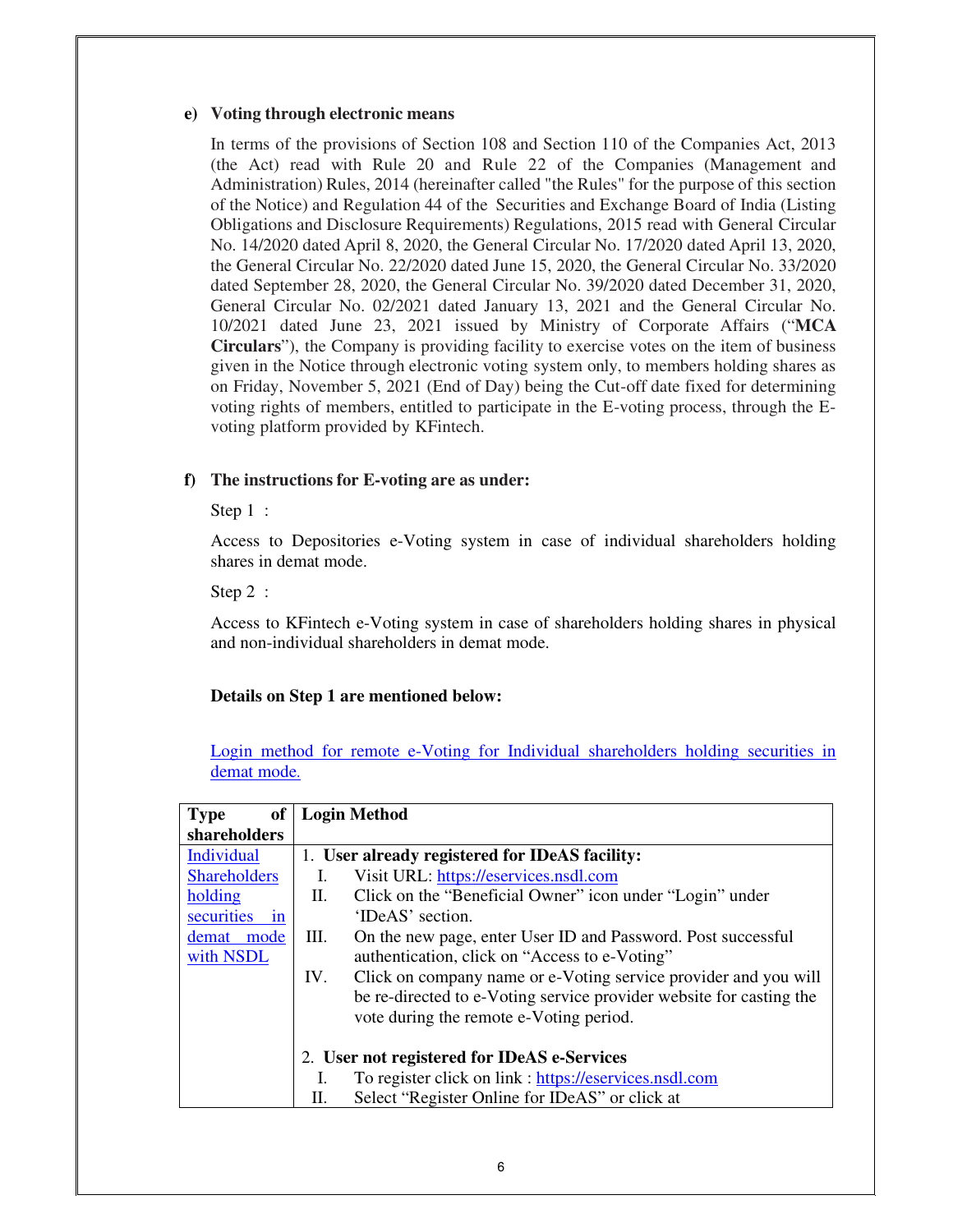|                          |                | https://eservices.nsdl.com/SecureWeb/IdeasDirectReg.jsp                                                                    |  |  |  |  |
|--------------------------|----------------|----------------------------------------------------------------------------------------------------------------------------|--|--|--|--|
|                          | Ш.             | Proceed with completing the required fields.                                                                               |  |  |  |  |
|                          | IV.            | Follow steps given in points 1                                                                                             |  |  |  |  |
|                          |                | 3. Alternatively by directly accessing the e-Voting website of NSDL                                                        |  |  |  |  |
|                          | Ι.             | Open URL: https://www.evoting.nsdl.com/                                                                                    |  |  |  |  |
|                          | Π.             | Click on the icon "Login" which is available under                                                                         |  |  |  |  |
|                          |                | 'Shareholder/Member' section.                                                                                              |  |  |  |  |
|                          | Ш.             | A new screen will open. You will have to enter your User ID (i.e.                                                          |  |  |  |  |
|                          |                | your sixteen digit demat account number held with NSDL),                                                                   |  |  |  |  |
|                          |                | Password / OTP and a Verification Code as shown on the screen.                                                             |  |  |  |  |
|                          | IV.            | Post successful authentication, you will be requested to select the                                                        |  |  |  |  |
|                          |                | name of the company and the e-Voting Service Provider name,<br>i.e.KFintech.                                               |  |  |  |  |
|                          | V.             | On successful selection, you will be redirected to KFintech                                                                |  |  |  |  |
|                          |                | e-Voting page for casting your vote during the remote e-Voting                                                             |  |  |  |  |
|                          |                | period.                                                                                                                    |  |  |  |  |
| <b>Individual</b>        |                | 1. Existing user who have opted for Easi / Easiest                                                                         |  |  |  |  |
| <b>Shareholders</b>      | I.             | Visit URL: https://web.cdslindia.com/myeasi/home/login_or                                                                  |  |  |  |  |
| holding                  |                | URL: www.cdslindia.com                                                                                                     |  |  |  |  |
| securities in            | П.             | Click on New System Myeasi                                                                                                 |  |  |  |  |
| demat mode               | Ш.             | Login with your registered user id and password.                                                                           |  |  |  |  |
| with CDSL                | IV.            | The user will see the e-Voting Menu. The Menu will have links of                                                           |  |  |  |  |
|                          |                | ESP i.e., KFintech e-Voting portal.                                                                                        |  |  |  |  |
|                          | V.             | Click on e-Voting service provider name to cast your vote.                                                                 |  |  |  |  |
|                          |                | 2. User not registered for Easi/Easiest                                                                                    |  |  |  |  |
|                          | I.             | Option to register is available at                                                                                         |  |  |  |  |
|                          |                | https://web.cdslindia.com/myeasi/Registration/EasiRegistration                                                             |  |  |  |  |
|                          | П.             | Proceed with completing the required fields.                                                                               |  |  |  |  |
|                          | Ш.             | Follow the steps given in point 1                                                                                          |  |  |  |  |
|                          |                | 3. Alternatively, by directly accessing the e-Voting website of CDSL                                                       |  |  |  |  |
|                          | $\mathbf{I}$ . | Visit URL: www.cdslindia.com                                                                                               |  |  |  |  |
|                          | П.             | Provide your demat Account Number and PAN No.                                                                              |  |  |  |  |
|                          | III.           | System will authenticate user by sending OTP on registered                                                                 |  |  |  |  |
|                          |                | Mobile & Email as recorded in the demat Account.                                                                           |  |  |  |  |
|                          | IV.            | After successful authentication, user will be provided links for the                                                       |  |  |  |  |
|                          |                | respective ESP, i.e <b>KFintech</b> where the e-Voting is in progress.                                                     |  |  |  |  |
| Individual               | I.             | You can also login using the login credentials of your demat                                                               |  |  |  |  |
| Shareholder              |                | account through your DP registered with NSDL /CDSL for e-                                                                  |  |  |  |  |
| login through            |                | Voting facility.                                                                                                           |  |  |  |  |
| their<br>demat           | П.             | Once logged-in, you will be able to see e-Voting option. Once you                                                          |  |  |  |  |
| accounts                 |                | click on e-Voting option, you will be redirected to NSDL / CDSL                                                            |  |  |  |  |
| Website<br><sub>of</sub> |                | Depository site after successful authentication, wherein you can                                                           |  |  |  |  |
| Depository               |                | see e-Voting feature.                                                                                                      |  |  |  |  |
| Participant              | III.           | Click on options available against company name or e-Voting                                                                |  |  |  |  |
|                          |                | service provider – <b>Kfintech</b> and you will be redirected to e-Voting                                                  |  |  |  |  |
|                          |                | website of <b>KFintech</b> for casting your vote during the remote e-<br>Voting period without any further authentication. |  |  |  |  |
|                          |                |                                                                                                                            |  |  |  |  |

Important note: Members who are unable to retrieve User ID / Password are advised to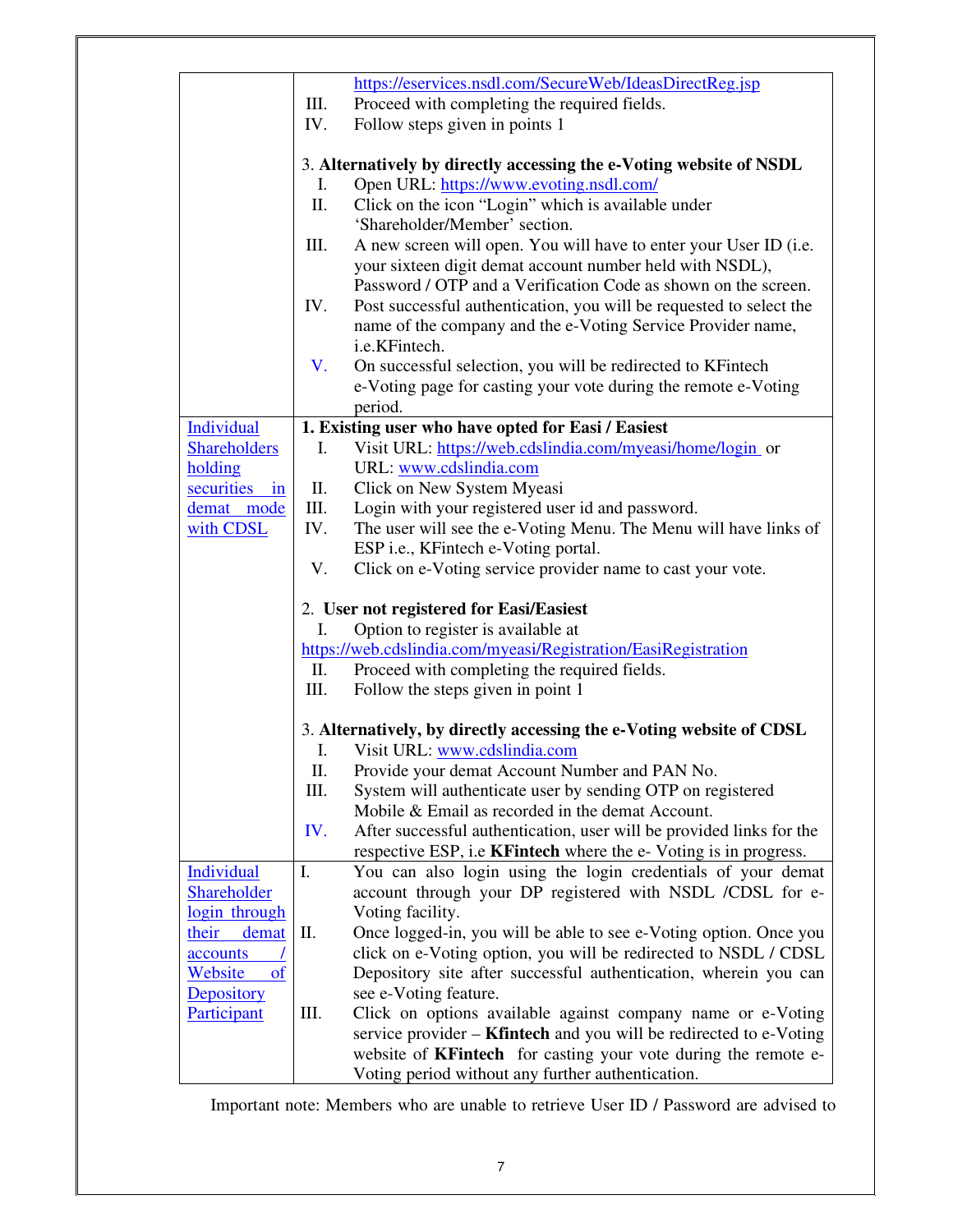use Forgot user ID and Forgot Password option available at respective websites.

Helpdesk for Individual Shareholders holding securities in demat mode for any technical issues related to login through Depository i.e., NSDL and CDSL.

| Login type | <b>Helpdesk details</b>                                                |
|------------|------------------------------------------------------------------------|
|            | Securities held Please contact NSDL helpdesk by sending a request at   |
| with NSDL  | evoting@nsdl.co.in or call at toll free no.: 1800 1020 990 and 1800 22 |
|            | 44 30                                                                  |
|            | Securities held Please contact CDSL helpdesk by sending a request at   |
| with CDSL  | helpdesk.evoting@cdslindia.com or contact at 022- 23058738 or 022-     |
|            | 23058542-43                                                            |

**Details on Step 2 are mentioned below:** 

**Login method for e-Voting for shareholders other than Individual shareholders holding securities in demat mode and shareholders holding securities in physical mode.** 

- (A) Members whose email IDs are registered with the Company/ Depository Participants (s), will receive an email from KFintech which will include details of E-Voting Event Number (EVEN), USER ID and password. They will have to follow the following process:
- i. Launch internet browser by typing the URL: https://evoting.kfintech.com.
- ii. Enter the login credentials (i.e., User ID and password). In case of physical folio, User ID will be EVEN (E-Voting Event Number) xxxx, followed by folio number. In case of Demat account, User ID will be your DP ID and Client ID. However, if you are already registered with KFintech for e-voting, you can use your existing User ID and password for casting the vote.
- iii. After entering these details appropriately, click on "LOGIN".
- iv. You will now reach password change Menu wherein you are required to mandatorily change your password. The new password shall comprise of minimum 8 characters with at least one upper case  $(A - Z)$ , one lower case  $(a-z)$ , one numeric value  $(0-9)$  and a special character  $(\omega, \#, \S, etc.).$  The system will prompt you to change your password and update your contact details like mobile number, email ID etc. on first login. You may also enter a secret question and answer of your choice to retrieve your password in case you forget it. It is strongly recommended that you do not share your password with any other person and that you take utmost care to keep your password confidential.
- v. You need to login again with the new credentials.
- vi. On successful login, the system will prompt you to select the "EVENT" i.e., 'Rain Industries Limited- Postal Ballot" and click on "Submit"
- vii. On the voting page, enter the number of shares (which represents the number of votes) as on the Cut-off Date under "FOR/AGAINST" or alternatively, you may partially enter any number in "FOR" and partially "AGAINST" but the total number in "FOR/AGAINST" taken together shall not exceed your total shareholding as mentioned herein above. You may also choose the option ABSTAIN. If the Member does not indicate either "FOR" or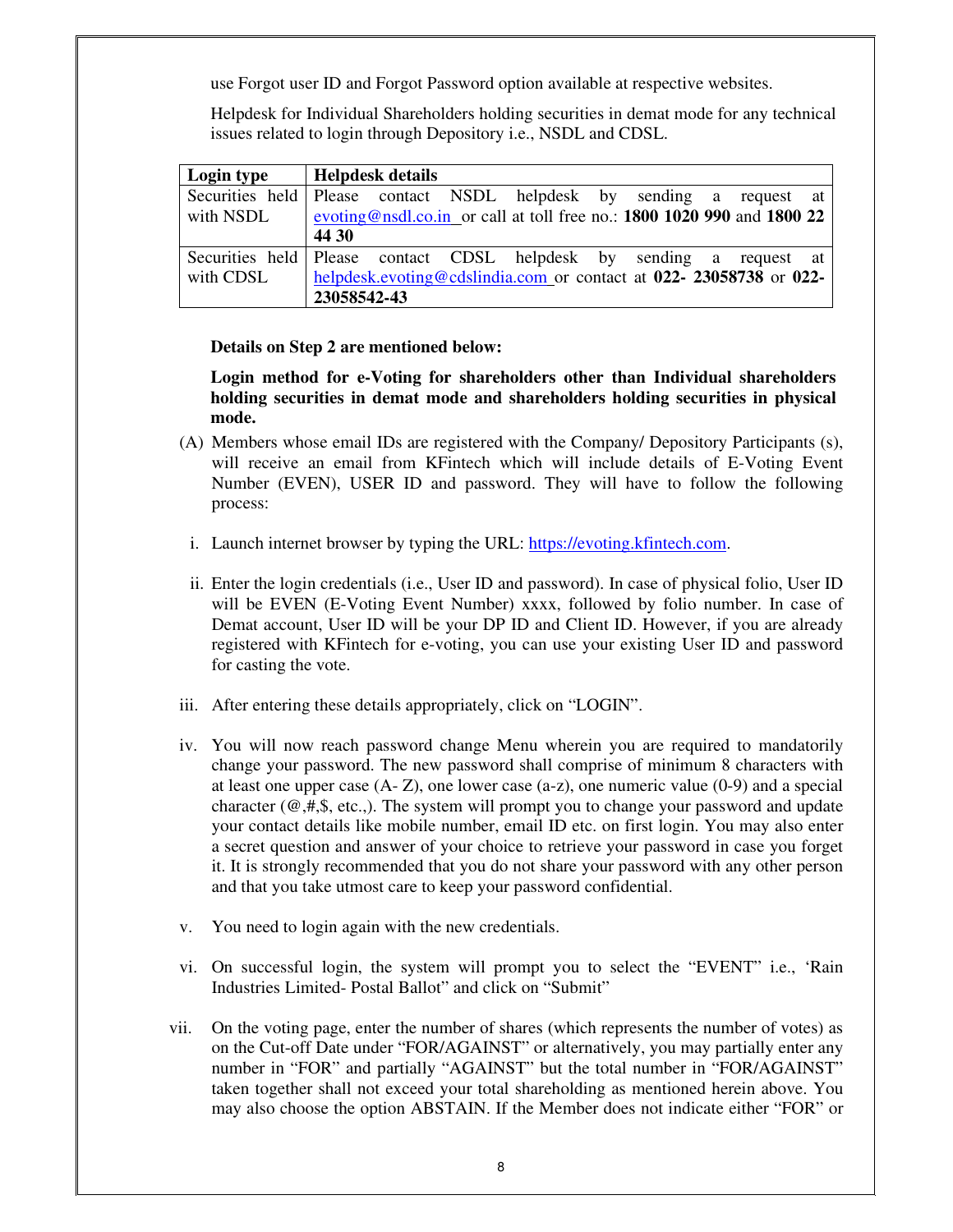"AGAINST" it will be treated as "ABSTAIN" and the shares held will not be counted under either head.

- viii. Members holding multiple folios/demat accounts shall choose the voting process separately for each folio/ demat accounts.
- ix. Voting has to be done for each item of the notice separately. In case you do not desire to cast your vote on any specific item, it will be treated as abstained.
- x. You may then cast your vote by selecting an appropriate option and click on "Submit".
- xi. A confirmation box will be displayed. Click "OK" to confirm else "CANCEL" to modify. Once you have voted on the resolution (s), you will not be allowed to modify your vote. During the voting period, Members can login any number of times till they have voted on the Resolution(s).
- xii. Corporate/Institutional Members (i.e., other than Individuals, HUF, NRI etc.) are also required to send scanned certified true copy (PDF Format) of the Board Resolution/Authority Letter etc., authorizing its representative on its behalf to cast its vote through remote e-voting. Together with attested specimen signature(s) of the duly authorised representative(s), to the Scrutinizer at email id dvm@dvmgopalandassociates.in with a copy marked to evoting@kfintech.com. The scanned image of the above-mentioned documents should be in the naming format "Corporate Name\_Even No."
- (B) Members whose email IDs are not registered with the Company/Depository Participants(s), and consequently the Annual Report, Notice of AGM, Postal Ballot Notice and e-voting instructions cannot be serviced, will have to follow the following process:
	- i. Members who have not registered their email address and in consequence the Annual Report, Notice of AGM, Postal Ballot Notice and e-voting instructions cannot be serviced, may temporarily get their email address and mobile number provided with KFintech, by accessing the link: https://ris.kfintech.com/clientservices/postalballot/. Members are requested to follow the process as guided to capture the email address and mobile number for sending the soft copy of the notice and e-voting instructions along with the User ID and Password. In case of any queries, member may write to einward.ris@kfintech.com.
	- ii Alternatively, member may send an e-mail request at the email id einward.ris@kfintech.com along with scanned copy of the signed copy of the request letter providing the email address, mobile number, self-attested PAN copy and Client Master copy in case of electronic folio and copy of share certificate in case of physical folio for sending the postal ballot notice and the e-voting instructions.
- iii. After receiving the e-voting instructions, please follow all steps above to cast your vote by electronic means.

The Scrutinizer will submit his report to the Chairman after completion of the scrutiny and results of the Postal Ballot would be announced by Saturday, December 11, 2021 at 17.00 Hours (IST) and the Resolution will be taken as passed, if the results of E-voting indicate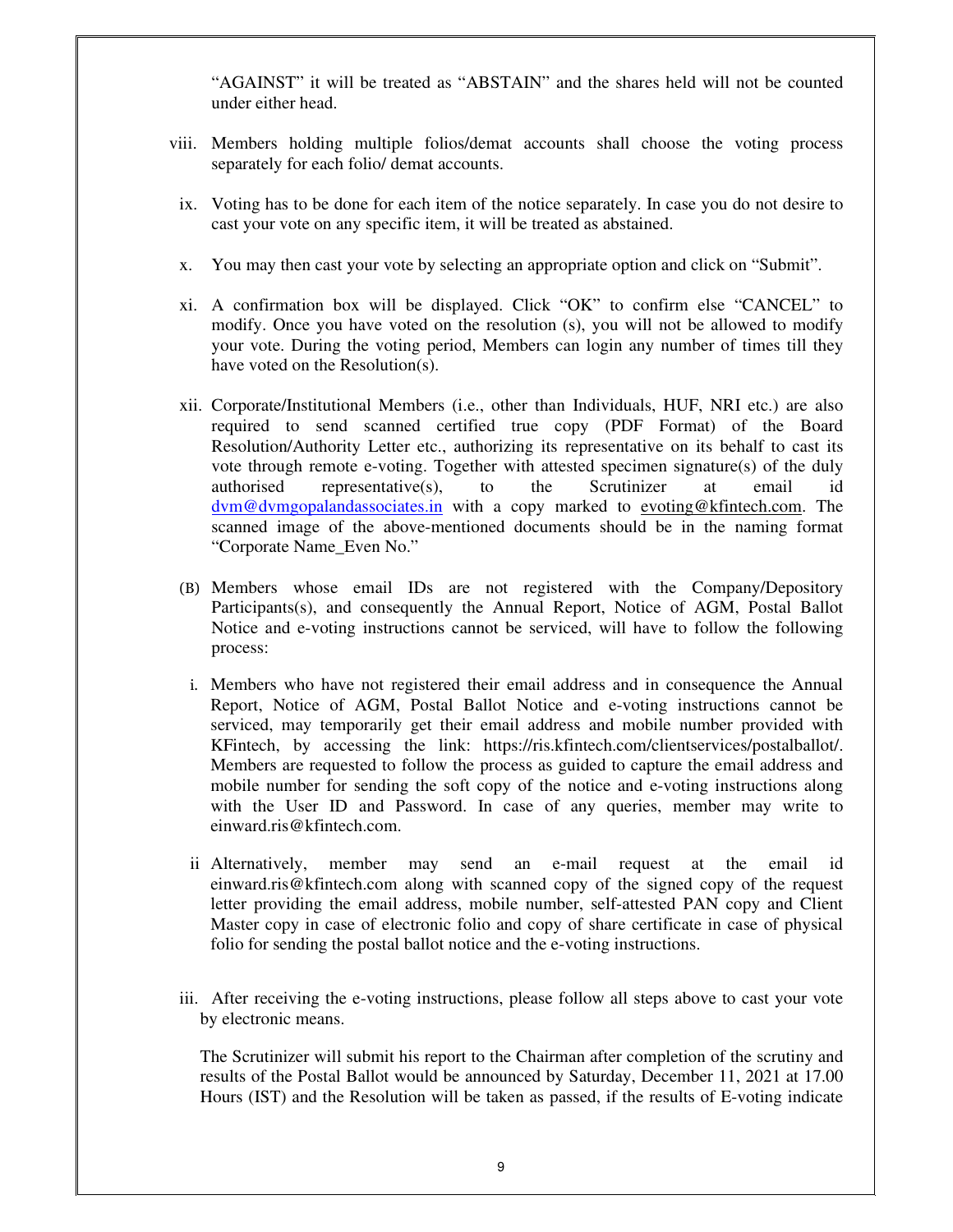that the requisite majority of the Members had assented to the Resolution. The Scrutinizer's decision on the validity of E-voting shall be final. As indicated earlier, the results will be published on the website of the Company at https://www.rain-industries.com besides being notified to BSE Limited and National Stock Exchange of India Limited, where the Company's shares are listed. Results will also be posted on the Website of KFin Technologies Private Limited, https://evoting.kfintech.com.

### **C. General Instructions**

i. In case Members of the Company have not registered their e-mail address:

On account of threat posed by COVID-19 and in terms of the MCA and SEBI Circular mentioned hereinabove, the Company will send Postal Ballot Notice in Electronic form only and hard copy of Postal Ballot Notice along with Postal Ballot Forms and prepaid business envelope will not be sent to the Members for this Postal Ballot. Accordingly, the communication of the assent or dissent of the Members would take place through the E-voting system only. Therefore, those Members who have not yet registered their e-mail address are requested to get their e-mail addresses temporarily registered by visiting https://ris.kfintech.com/clientservices/postalballot/ Post successful registration of email, the Member would get soft copy of the notice and the procedure for e-voting along with the User ID and Password to enable remote e-voting for this Postal Ballot. In case of any queries, member may write to **evoting@Kfintech.com.** 

- ii. The Remote E-voting period commences from 9.00 Hours (IST) on Thursday, November 11, 2021 and ends at 17.00 Hours (IST) on Friday, December 10, 2021. During this period, the members of the Company, holding shares either in physical form or in demat form, as on the cut-off date i.e., Friday, November 5, 2021 may cast their vote electronically. Once the vote on a resolution is cast by the member, the member shall not be allowed to change it subsequently.
- iii. The Scrutinizer shall, unlock the votes in the presence of at least two (2) witnesses, not in the employment of the Company and make a Scrutinizer's Report of the votes cast in favour or against, if any, forthwith submit to the Chairman of the Company.
- iv. Subject to the receipt of sufficient votes, the Resolutions shall be deemed to be passed on the last date of voting i.e., on Friday, December 10, 2021. The results declared along with the Scrutinizer's Report shall be placed on the Company's website at https://www.rain-industries.com and also on the notice board placed at the Registered Office of the Company and on the website of KFintech.
- v. To receive communication through electronic means, including annual reports and notices, members are requested to kindly register/update their email address with their respective depository participant, where shares are held in electronic form. If, however, shares are held in physical form, members are advised to register their e-mail address with KFintech on https://ris.kfintech.com/clientservices/postalballot/ or contact Ms. C. Shobha Anand, Dy. Vice President, Toll Free No. 1800 309 4001, at [Unit: Rain Industries Limited] KFin Technologies Private Limited, Selenium Building B, Plot No. 31-32, Gachibowli, Financial District, Nanakramguda, Hyderabad - 500 032, Telangana State, India.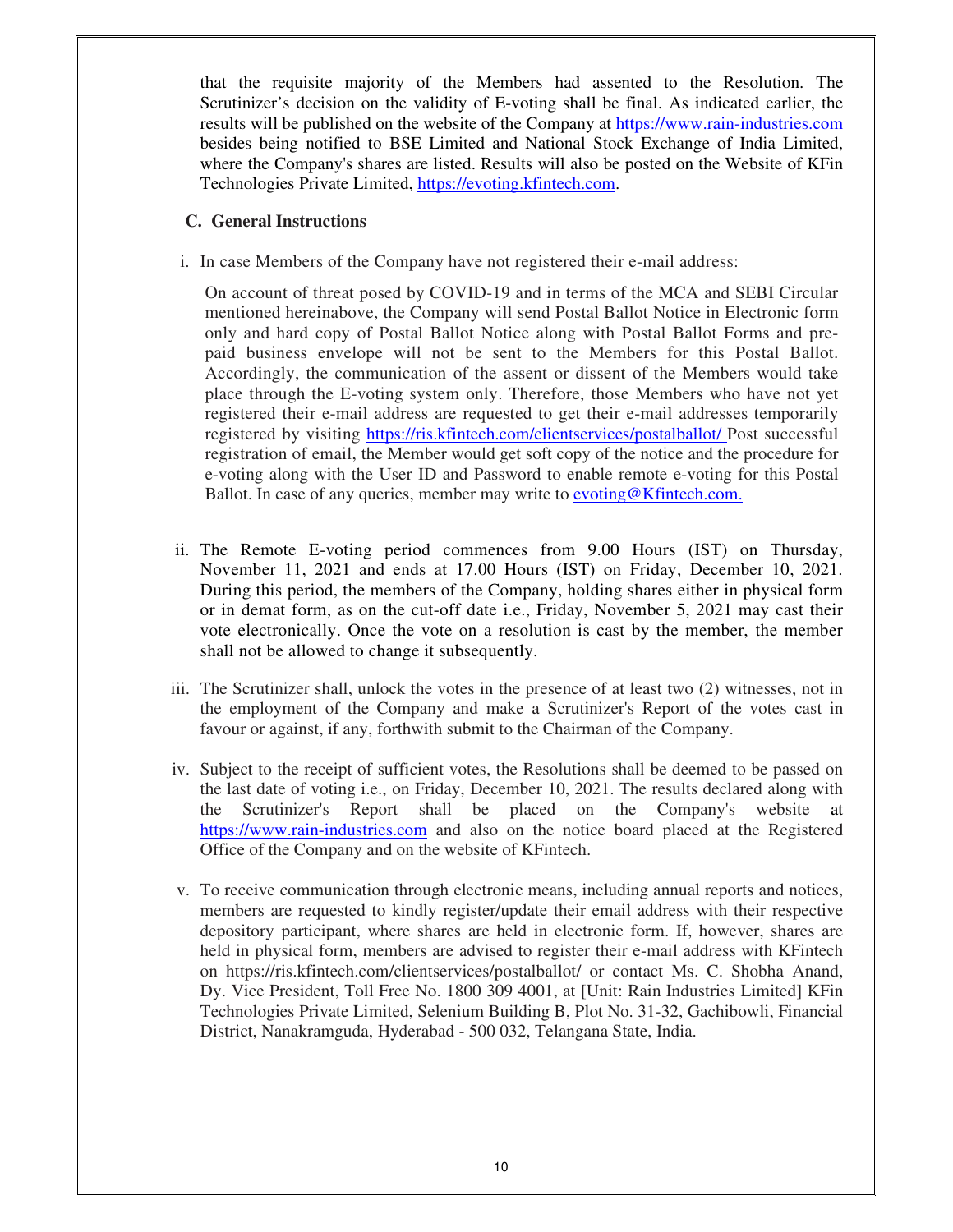vi. Members are requested to note the following contact details for addressing e-voting related grievances:

Mr. S. Venkat Ramana Reddy Company Secretary Rain Industries Limited Rain Center, 34, Srinagar Colony, Hyderabad-500073 Telangana State, India. Phone No.: 040-40401234 E-mail: secretarial@rain-industries.com

- vii. Members holding shares either in demat or physical mode who are in receipt of Notice and entitled to vote, may cast their votes through e-voting.
- viii. The e-voting period commences from 9:00 Hours (IST) on Thursday, November 11, 2021 and ends at 17:00 Hours (IST) on Friday, December 10, 2021. During this period, the members of the Company, holding shares either in physical form or in demat form, as on the cut-off date i.e., Friday, November 5, 2021 may cast their vote electronically. Once the vote on a resolution is cast by the member, the member shall not be allowed to change it subsequently.
- ix. The Company has appointed Mr. DVM Gopal, Practising Company Secretary (Membership No. 6280 and CP No. 6798) in his absence Ms. Ansu Thomas, Practising Company Secretary (Membership No. 8994 and CP No. 16696) having address at 6/3/154- 159, Flat No. 303, 3rd Floor, Royal Majestic, Prem Nagar Colony, Near Banjara Hills Care Hospital, Khairtabad, Hyderabad - 500004, Telangana, India as the Scrutinizer to conduct the voting process in a fair and transparent manner.
- x. The Scrutinizer shall, within a period not exceeding 48 hours from the conclusion of the Postal Ballot process unlock the votes in the presence of at least two (2) witnesses, not in the employment of the Company and make a Scrutinizer's Report containing the details with respect to votes cast in favour, against, neutral/abstained, shall submit the Report to the Chairman of the Company.
- xi. Mr. S. Venkat Ramana Reddy, Company Secretary, Rain Industries Limited, Regd. Off. Rain Center, 34, Srinagar Colony, Hyderabad – 500073, Telangana State, India, Phone No. 040-40401234 is responsible to address the grievances connected with the E-voting and Postal Ballot.
- xii. Subject to the receipt of sufficient votes, the Resolutions shall be deemed to be passed on the last date for voting i.e., on Friday, December 10, 2021. The results declared along with the Scrutinizer's Report shall be placed on the Company's website https://www.rain-industries.com, website of BSE Limited at www.bseindia.com, website of National Stock Exchange of India Limited at www.nseindia.com and on the website of Kfin Technologies Private Limited, https://evoting.kfintech.com.
- xiii. To receive communications through electronic means, including annual reports and notices, members are requested to kindly register/update their email address with their respective depository participant, where shares are held in electronic form. In case, shares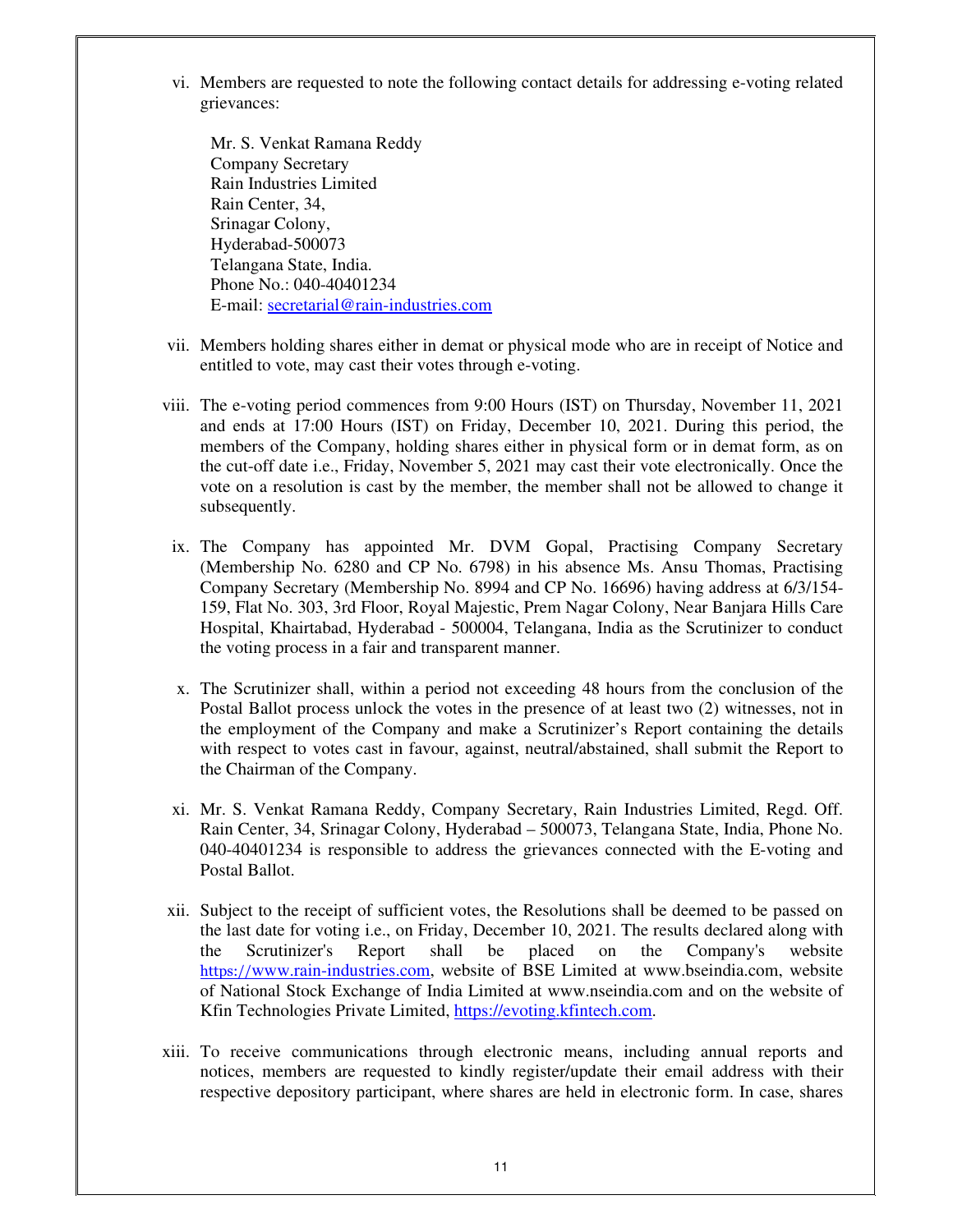are held in physical form, members are advised to register their e-mail address with Kfin Technologies Private Limited on einward.ris@kfintech.com or contact Mr. Ramu, Manager, Contact No. 040-67161566, at [Unit: Rain Industries Limited] Kfin Technologies Private Limited, Selenium Tower B, Plot 31-32, Gachibowli, Financial District, Nanakramguda, Hyderabad - 500 032, Telangana State, India.

> By order of the Board  **For Rain Industries Limited**

**S. Venkat Ramana Reddy** Place: Hyderabad **Company Secretary** Date: October 30, 2021 **M. No: A14143** 

### **EXPLANATORY STATEMENT PURSUANT TO SECTION 102(1) OF THE COMPANIES ACT, 2013 FORMING PART OF THE NOTICE**

As required under Section 102(1) of the Companies Act, 2013 and other applicable provisions of the Companies Act, 2013, this Explanatory Statement contains relevant and material information, as detailed herein, to enable the Members to consider for approval of the Resolution Nos. 1 to 4.

#### **Item No. 1**

Mr. N. Radhakrishna Reddy was appointed as a Managing Director of the Company for a period of 3 years i.e., from March 31, 2019 to March 30, 2022. The tenure of Mr. N. Radhakrishna Reddy as a Managing Director will end on March 30, 2022. In view of the above, considering the significant contribution made by Mr. N. Radhakrishna Reddy in the growth and development of the Company, the Nomination and Remuneration Committee at their Meeting held on October 30, 2021 and the Board of Directors at their Meeting Held on October 30, 2021 have decided to re-appoint Mr. N. Radhakrishna Reddy as a Managing Director of the Company for a further period of 3 years i.e., from December 10, 2021 to December 9, 2024. The appointment of Mr. N. Radhakrishna Reddy as Managing Director of the Company is subject to the approval of shareholders by passing Special Resolution through Postal Ballot.

A brief justification for re-appointment of Mr. N. Radhakrishna Reddy as Managing Director of the Company with effect from December 10, 2021 is as under:

- Considering his long association with the Company and the pivotal role being played by him for bringing the Company to the level where it stands today.
- Mr. N. Radhakrishna Reddy is associated with the Company since 1984. He has played significant role and also provided guidance in the growth and development of the Company.
- Looking into his knowledge of various aspects relating to the Company's affairs and business experience, it is thought appropriate and prudent to re-appoint him as Managing Director of the Company.

Additional information in respect of Mr. N. Radhakrishna Reddy pursuant to SEBI (LODR) Regulations, 2015 and Secretarial Standard on General Meetings is appended to the Notice.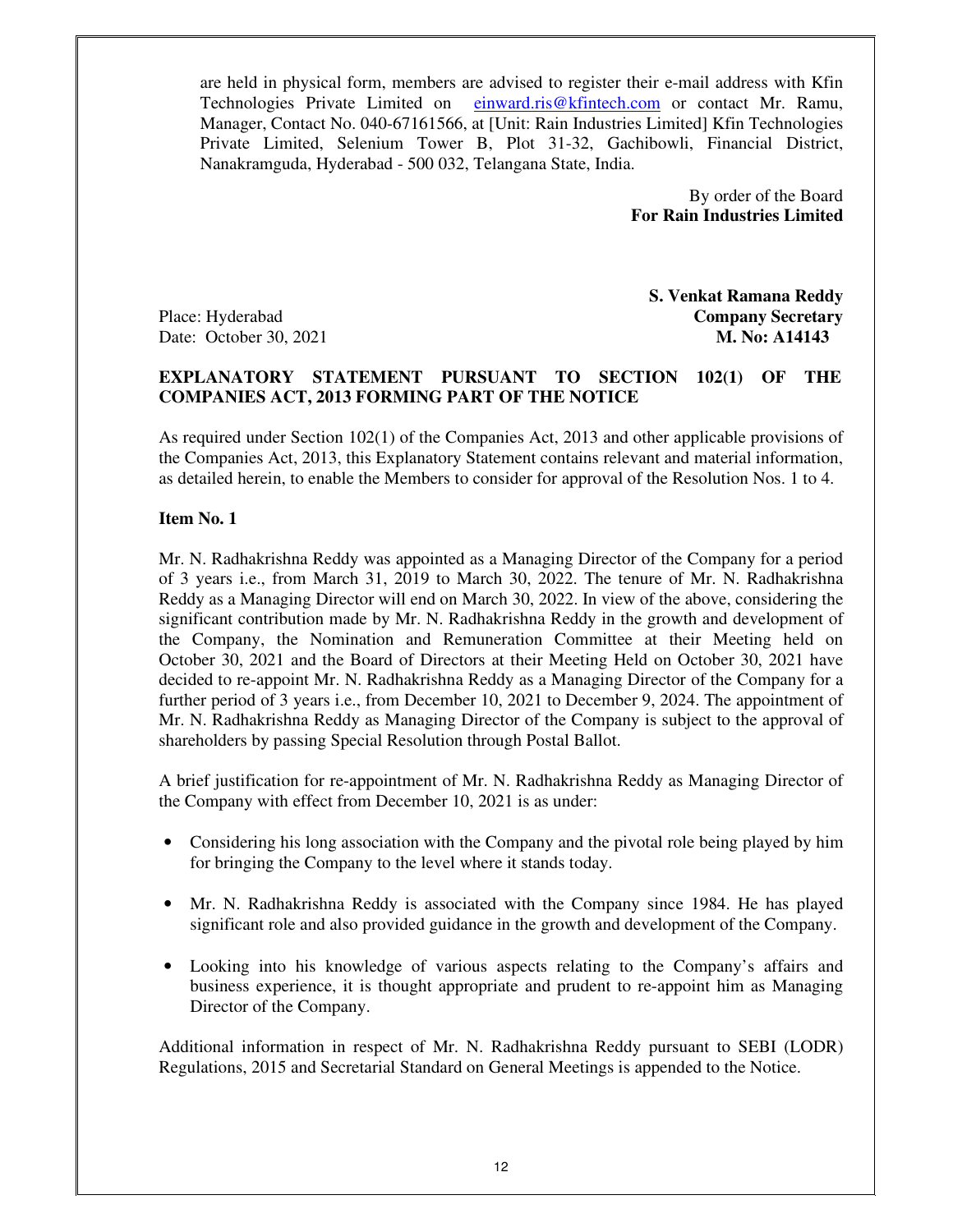The Resolution set out at Item No. 1 of the notice is put forth for consideration of the members as a Special Resolution pursuant to Section 2(54), 196, 197, 203 and other applicable provisions, if any, of the Companies Act, 2013 (the 'Act') read with the Companies (Appointment and Remuneration of Managerial Personnel) Rules, 2014 (including any statutory modification(s) or re-enactment thereof for the time being in force), read with Schedule V of the Companies Act, 2013 and the Securities and Exchange Board of India (Listing Obligations and Disclosure Requirements) Regulations, 2015 for re-appointment of Mr. N. Radhakrishna Reddy as the Managing Director of the Company.

The terms of appointment of Mr. N. Radhakrishna Reddy and remuneration payable to him are as set out in Item No. 1 of the Notice.

The Letter of appointment of Mr. Radhakrishna Reddy setting out the terms and conditions of appointment shall be available for inspection by members electronically. Members seeking to inspect the same can send an e-mail to secretarial@rain-industries.com.

### **Brief Profile of Mr. N. Radhakrishna Reddy:**

Mr. N. Radhakrishna Reddy (80 years) is the Managing Director of Rain Industries Limited. He has more than 53 years of experience in Construction and Cement Industry. He has been a Director of the Company since 1984. Currently, he is also on the Board of Rain Cements Limited, Renuka Cement Limited, PCL Financial Services Private Limited, Arunachala Holdings Private Limited, Apeetha Enterprises Private Limited and Pragnya Priya Foundation.

He holds 10,383,730 equity shares in the Company.

Mr. N. Radhakrishna Reddy is father of Mr. Jagan Mohan Reddy Nellore, Vice Chairman and Mr. N Sujith Kumar Reddy, Non-Executive Director. Other than the said Directors, he is not related to any other Director or Manager or the Key Managerial Personnel of the Company.

Except Mr. N. Radhakrishna Reddy, Managing Director, Mr. Jagan Mohan Reddy Nellore, Vice Chairman, Mr N Sujith Kumar Reddy, Non-Executive Director, their relatives, no other Director on the Board or Manager or the key managerial personnel of the Company or their relatives are in anyway concerned or interested financially or otherwise in the above Resolution.

Mr. N. Radhakrishna Reddy is not debarred from holding the office of Managing Director by virtue of any Order of SEBI or any other Authority.

Your Directors recommend the Special Resolution for your approval.

## **Item No. 2**

As per Regulation 17(1A) of the Securities and Exchange Board of India (Listing Obligations and Disclosure Requirements) Regulations, 2015 (hereinafter referred to as `Listing Regulations`), with effect from April 1, 2019, no Listed Company shall appoint or continue the Directorship of a Non-Executive Director who has attained the age of 75 years, unless a Special Resolution is passed to that effect and justification thereof is indicated in the explanatory statement annexed to the Notice for such appointment.

Ms. Nirmala Reddy aged 74 years was appointed as an Independent Director of the Company under Section 149 and 152 of the Companies Act, 2013 read with Schedule IV and Rules made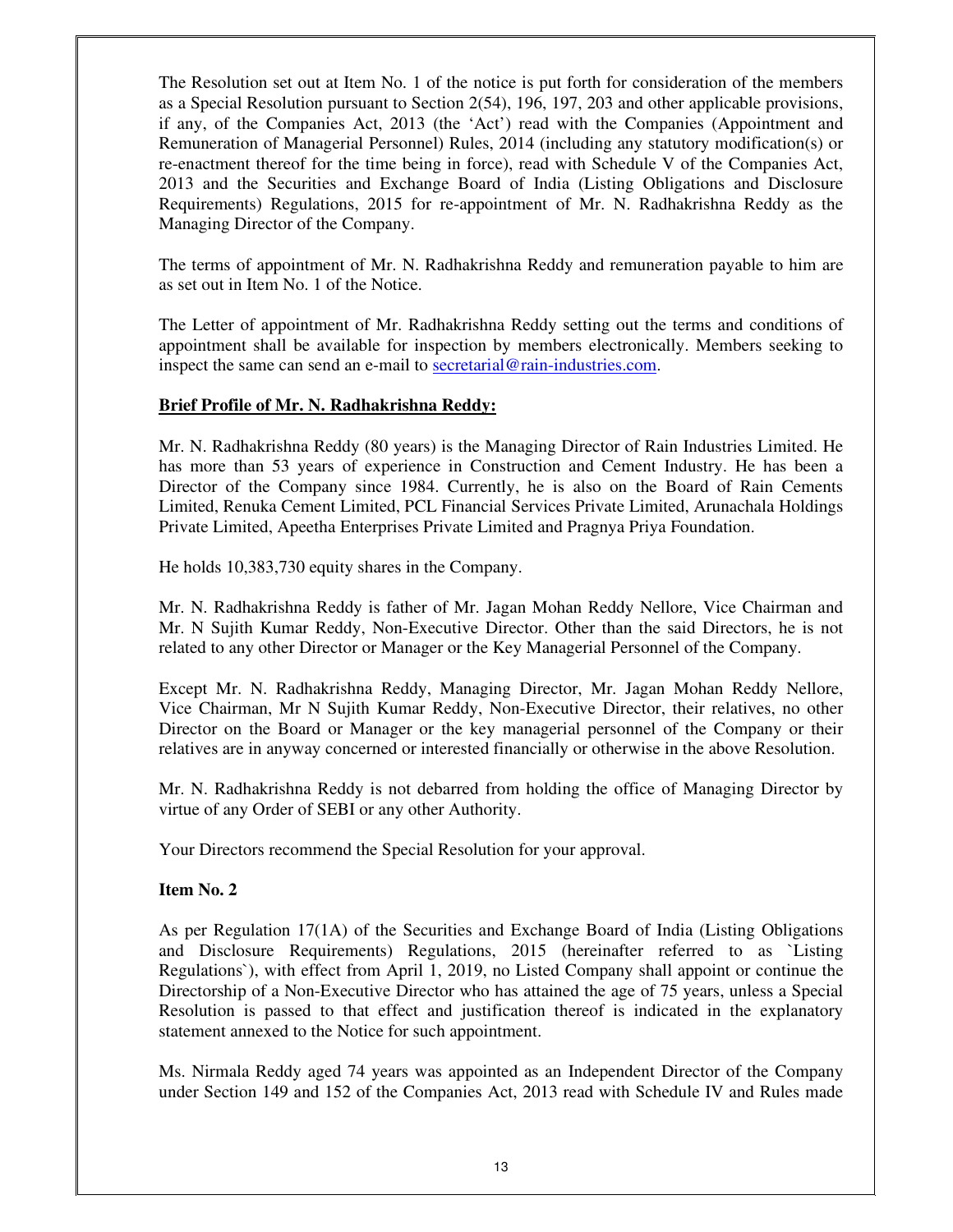there under, not subject to retirement by rotation, for a term of 4 (four) consecutive years with effect from the September 30, 2019 to February 27, 2023. Ms. Nirmala Reddy would be crossing 75 years on March 27, 2022. Hence, her continuation as an Independent Director with effect from March 27, 2022 shall require approval of shareholders by way of Special Resolution.

A brief justification for continuation of Ms. Nirmala Reddy as an Independent Director of the Company is as under:

- Ms. Nirmala Reddy is associated with the Company from 2016 in various capacities i.e., as Chairperson and Member of various Committees.
- She has immense knowledge in Financial Sector, as she has worked for various National and International Organisations in Senior Executive Positions.
- Looking into her knowledge of various aspects relating to the Financial Sector and contributions made by her as an Independent Director and member of the Committees of the Board of the Company, it is thought appropriate to continue her as an Independent Director of the Company.

Ms. Nirmala Reddy fulfils all conditions specified by applicable laws for the position of an Independent Director of the Company. The Company has also received necessary declarations from Ms. Nirmala Reddy that she meets the criteria of independence as prescribed under the Companies Act, 2013 and the Listing Regulations, presently applicable. Further, she has also confirmed that she is not disqualified from being continued as a Director under Section 164 of the Companies Act, 2013.

## **Brief Profile of Ms. Nirmala Reddy:**

Ms. Nirmala Reddy (74 years) worked as a Financial Sector consultant for the World Bank, Washington DC during 1995-2006. Her assignments were on credit intermediation, sustainability, privatisation, appraisal of development banks and financial institutions in projects located in Mongolia, Guyana, Egypt, and Jordan. She also worked on projects for the Asian Development Bank in Thailand and the African Development Bank in Cote de I'vore.

Earlier, she was a career banker having joined the State Bank as a probationary officer in 1969. She has twenty-two years of experience in banking operations, foreign exchange, as head of merchant banking, in her career with Vijaya Bank and served as Director, correspondent banking with American Express Bank Limited, Bombay. She was trained in the Bank's branches in New York, London, and Frankfurt.

Ms. Reddy holds a Masters degree in Political Science from Osmania University, Hyderabad. She has studied French and Japanese.

She is presently a Director on the Board of Rain Industries Limited (Listed company) and is also a Director on the Board of its two subsidiaries namely Rain Cements Limited and Rain CII Carbon (Vizag) Limited.

She is a Member of Nomination and Remuneration Committee, Corporate Social Responsibility Committee and Stakeholders Relationship Committee of Rain Industries Limited, Chairperson of Nomination and Remuneration Committee of Rain CII Carbon (Vizag) Limited and Chairperson of Nomination and Remuneration Committee of Rain Cements Limited.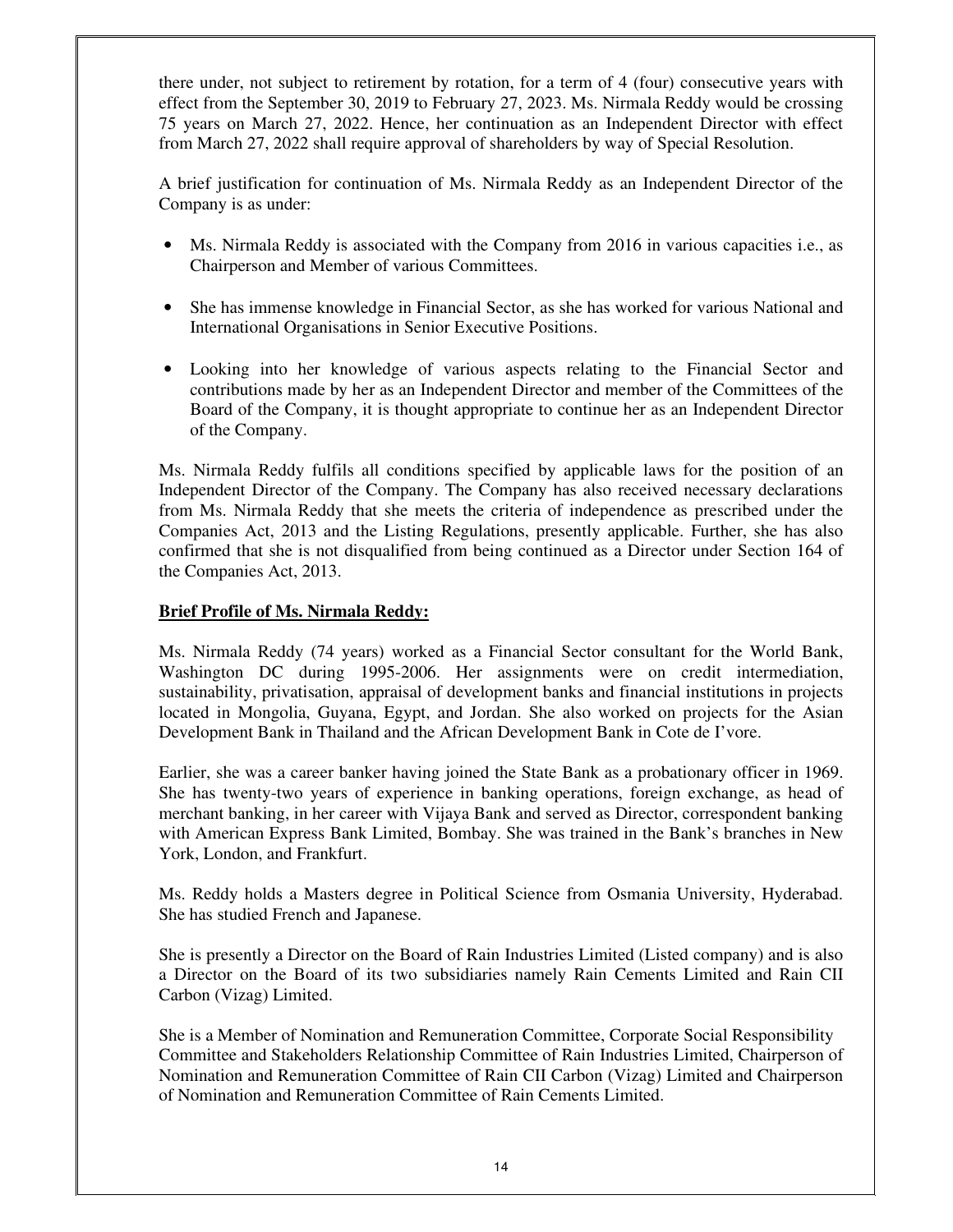Ms. Reddy is not holding any equity shares of the Company and she is not related to any Director, Manager and other Key Managerial Personnel of the Company.

Except Ms. Nirmala Reddy, none of the Directors or Key Managerial Personnel of the Company or their relatives are, in any way, concerned or interested, financially or otherwise, in the resolution set out at Item No. 2 of the Notice.

The Letter of appointment of Ms. Nirmala Reddy setting out the terms and conditions of appointment shall be available for inspection by members electronically. Members seeking to inspect the same can send an e-mail to secretarial@rain-industries.com.

The continuation of appointment of Ms. Nirmala Reddy, as an Independent Director for balance term i.e., up to February 27, 2023 is recommended by the Nomination and Remuneration Committee at its meeting held on October 30, 2021 and Board of Directors at their meeting held on October 30, 2021.

Ms. Nirmala Reddy is not debarred from holding the office of Independent Director by virtue of any Order of SEBI or any other Authority.

She is not holding any equity shares of the Company and she is not related to any Director or Manager or the Key Managerial Personnel of the Company.

Your Directors recommend the Special Resolution for your approval.

### **Item No. 3**

Mr. Brian Jude McNamara was appointed as an Independent Director of the Company at the 44<sup>th</sup> Annual General Meeting held on May 8, 2019 for a period of 3 years i.e., from February 28, 2019 to February 27, 2022. The tenure of Mr. Brian Jude McNamara would end on February 27, 2022.

In view of the above, the Nomination and Remuneration Committee at their Meeting held on October 30, 2021 and the Board of Directors at their Meeting held on October 30, 2021 have recommended the re-appointment of Mr. Brian Jude McNamara as an Independent Director of the Company for a further period of 5 years i.e., from February 28, 2022 to February 27, 2027 based on his skills, experience, knowledge and positive outcome of Performance Evaluation done by the Board of Directors. The appointment is subject to the approval of the shareholders by passing a Special Resolution through Postal Ballot.

A brief justification for re-appointment of Mr. Brian Jude McNamara as an Independent Director of the Company is as under:

• Mr. Brian Jude McNamara is associated with the Company from 2019 as an Independent Director.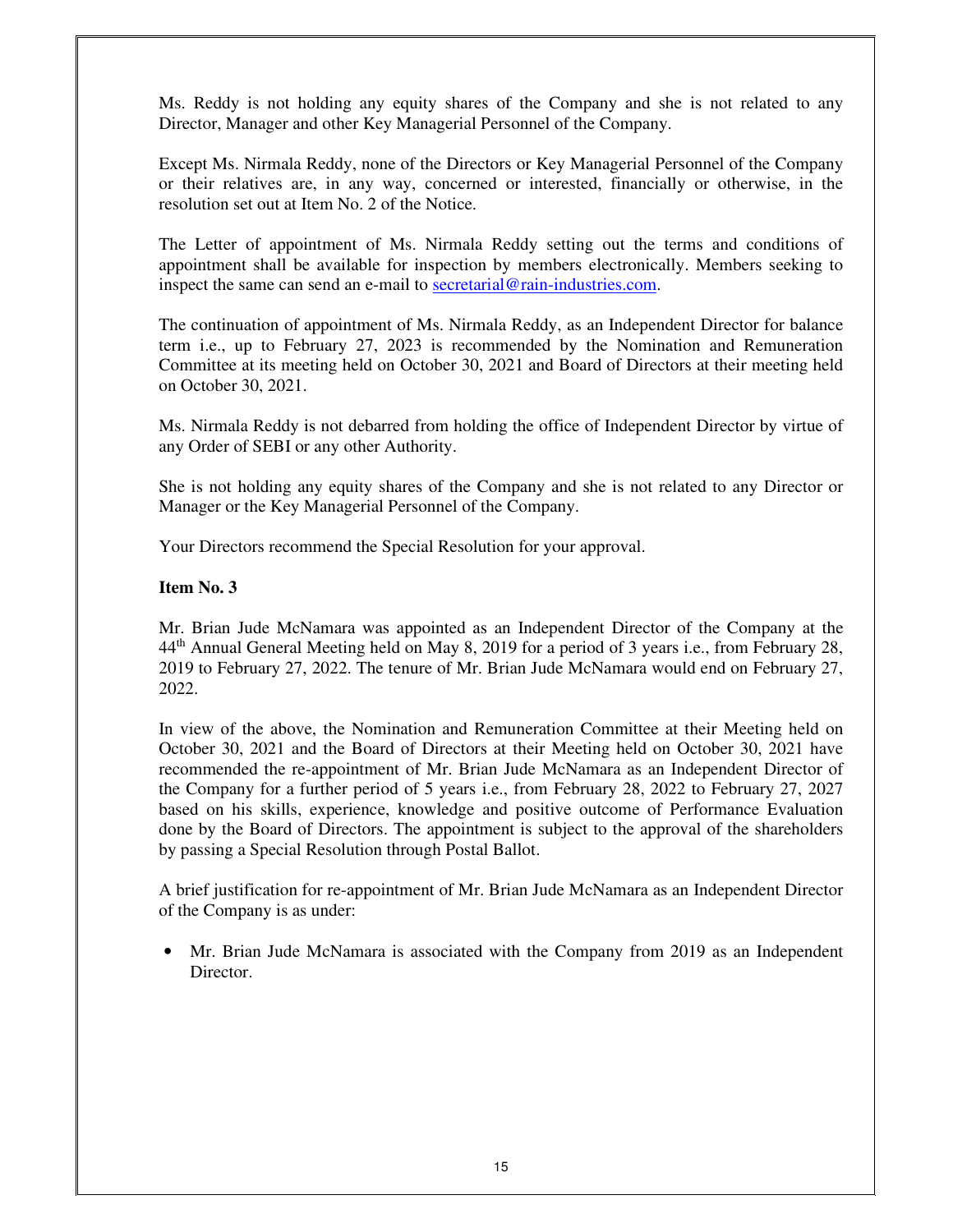- He is a former banker with 33 years of experience in project finance, corporate finance and investment management. He has worked in investment operations at International Finance Corporation (IFC) in Washington D.C. from 1991 to 2015 with responsibility for investment strategy, business development and project financing for a range of sectors across emerging markets including chemicals, textiles, general manufacturing and mining.
- Looking into his knowledge of various aspects relating to the Project Finance and contributions made by him as an Independent Director and member of the Committees of the Board of the Company, it is thought appropriate to re-appoint him as an Independent Director of the Company.

A notice under Section 160 of the Companies Act, 2013 is received from a member of the Company proposing candidature of Mr. Brian Jude McNamara. The Company also received from Mr. Brian Jude McNamara: i) consent in writing to act as a Director in Form DIR-2 pursuant to Rule 8 of the Companies (Appointment & Qualification of Directors) Rules, 2014; ii) Intimation in Form DIR-8 pursuant to terms of the Companies (Appointment & Qualification of Directors) Rules, 2014, to the effect that he is not disqualified as per Section 164(2) of the Companies Act, 2013; and iii) a declaration to the effect that he meets the criteria of independence as provided under Section 149 of the Companies Act, 2013 and the Securities and Exchange Board of India (Listing Obligations and Disclosure Requirements) Regulations, 2015.

In the opinion of the Board, Mr. Brian Jude McNamara fulfils the conditions specified in the Companies Act, 2013 and the Rules framed thereunder and the Securities and Exchange Board of India (Listing obligations and Disclosure Requirements) Regulations, 2015 for appointment as an Independent Director and he is independent of the management.

The Resolution set out at Item No. 3 of the notice is put forth for consideration of the members as a Special Resolution pursuant to Section 149 read with Schedule IV of the Companies Act, 2013 for re-appointment of Mr. Brian Jude McNamara as an Independent Director of the Company.

The Letter of appointment of Mr. Brian Jude McNamara setting out the terms and conditions of appointment shall be available for inspection by members electronically. Members seeking to inspect the same can send an e-mail to secretarial@rain-industries.com.

#### **Brief Profile of Mr. Brian Jude McNamara:**

Mr. Brian Jude McNamara (59 years) is a former banker with 33 years of experience in project finance, corporate finance and investment management. Mr. McNamara worked in investment operations at International Finance Corporation (IFC) in Washington D.C. from 1991 to 2015 with responsibility for investment strategy, business development and project financing for a range of sectors across emerging markets including chemicals, textiles, general manufacturing and mining. He has extensive investment experience in project evaluation, financial structuring and investment management across the chemicals, fertilizers, carbon black, plastics, fibers, specialty chemicals and primary metals industries.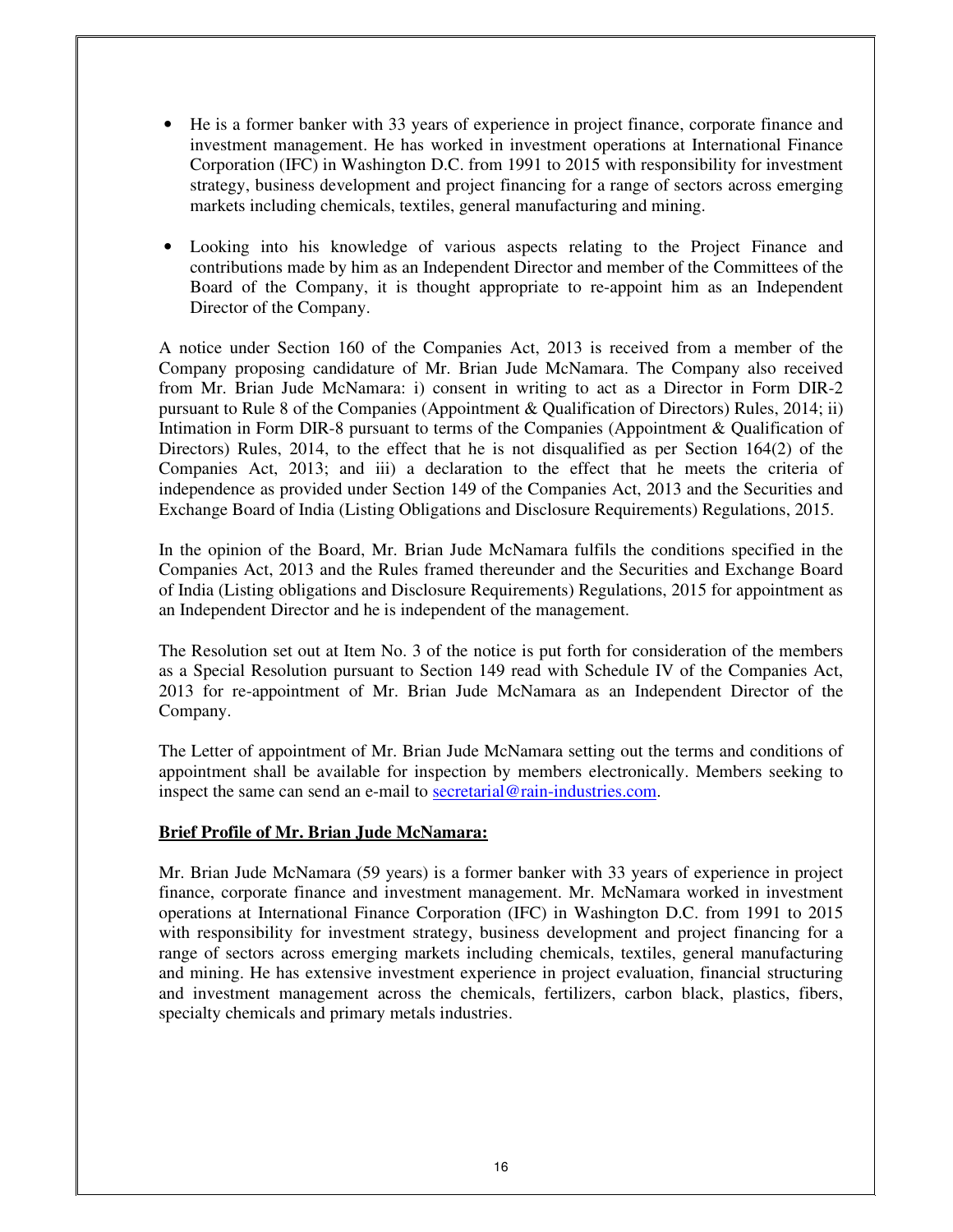Prior to joining IFC, Mr. McNamara worked in the corporate finance division of Solvay Chemicals (Belgium) and in banking and investment management in Brussels, Belgium and Dublin, Ireland.

Mr. McNamara holds a bachelor's degree in economics and philosophy from Bristol University in England, and a master's degree in finance and banking from University College Dublin in Ireland.

He is presently a Director on the Board of Rain Industries Limited and is also a Director on the Board of its Subsidiaries namely Rain Cements Limited, Rain CII Carbon (Vizag) Limited and Rain Carbon Inc.

He is a Member of Nomination and Remuneration Committee, Audit Committee and Risk Management Committee of Rain Industries Limited, Member of Audit Committee and Nomination and Remuneration Committee of Rain CII Carbon (Vizag) Limited, Chairman of Audit Committee and Member of Nomination and Remuneration Committee of Rain Cements Limited and Chairman of Audit Committee of Rain Carbon Inc.

He is not holding any equity shares of the Company and he is not related to any Director or Manager or the Key Managerial Personnel of the Company.

Except Mr. Brian Jude McNamara, none of the Directors on the Board or Manager or the Key Managerial Personnel of the Company or their relatives are in anyway concerned or interested financially or otherwise in the above Resolution set out at Item No. 3 of the Notice.

Mr. Brian Jude McNamara is not debarred from holding the office of Independent Director by virtue of any Order of SEBI or any other Authority.

Your Directors recommend the Special Resolution for your approval.

#### **Item No. 4**

The Nomination and Remuneration Committee at their Meeting held on October 30, 2021 and the Board of Directors at their Meeting held on October 30, 2021 have recommended the appointment of Mr. Robert Thomas Tonti as an Independent Director of the Company for a period of 5 years i.e., from October 31, 2021 to October 30, 2026 based on his skills, experience and knowledge. The appointment is subject to the approval of the shareholders by passing an Ordinary Resolution through Postal Ballot.

A brief justification for appointment of Mr. Robert Thomas Tonti as an Independent Director of the Company is as under:

- Mr. Robert Thomas Tonti has over 40 years' experience primarily cantered on the Calcining of Petroleum Coke and energy production with experience in Oil refining and Aluminium Smelting.
- His experience includes the purchase and transport of bulk materials (Petroleum Coke) worldwide and Executive business development experience included creation of steam and power generation projects, their commercial contracts, governmental relations, and relations with investor-owned utilities.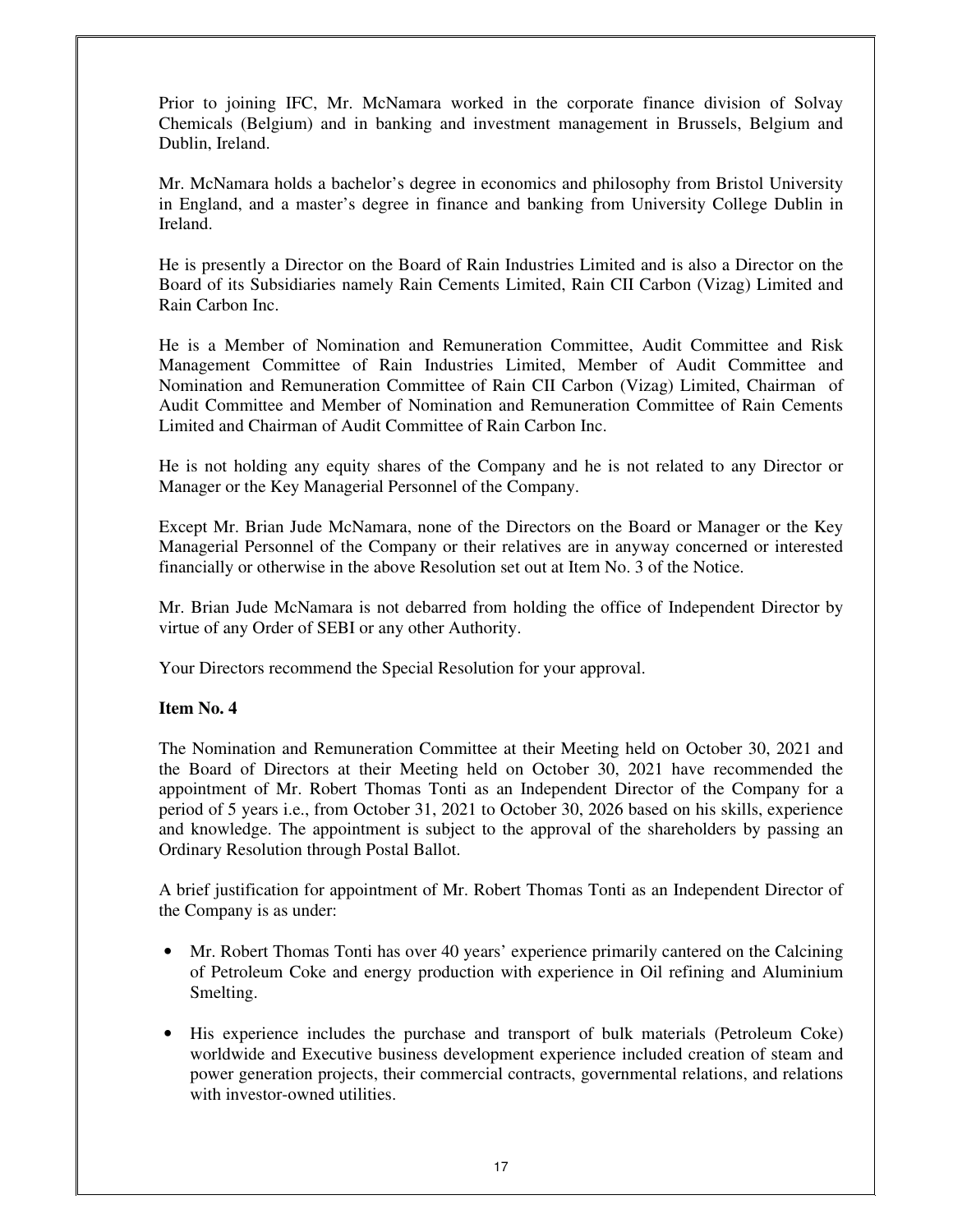• Looking into his knowledge of various aspects relating to the Calcining of Petroleum Coke and energy production, it is thought appropriate to appoint him as an Independent Director of the Company.

A notice under Section 160 of the Companies Act, 2013 is received from a member of the Company proposing candidature of Mr. Robert Thomas Tonti. The Company also received from Mr. Robert Thomas Tonti : i) consent in writing to act as a Director in Form DIR-2 pursuant to Rule 8 of the Companies (Appointment & Qualification of Directors) Rules, 2014; ii) Intimation in Form DIR-8 pursuant to terms of the Companies (Appointment & Qualification of Directors) Rules, 2014, to the effect that he is not disqualified as per Section 164(2) of the Companies Act, 2013; and iii) a declaration to the effect that he meets the criteria of independence as provided under Section 149 of the Companies Act, 2013 and the Securities and Exchange Board of India (Listing Obligations and Disclosure Requirements) Regulations, 2015.

In the opinion of the Board, Mr. Robert Thomas Tonti fulfils the conditions specified in the Companies Act, 2013 and the Rules framed thereunder and the Securities and Exchange Board of India (Listing obligations and Disclosure Requirements) Regulations, 2015 for appointment as an Independent Director and he is independent of the management.

The Resolution set out at Item No. 4 of the notice is put forth for consideration of the members as an Ordinary Resolution pursuant to Section 149 read with Schedule IV of the Companies Act, 2013 for appointment of Mr. Robert Thomas Tonti as an Independent Director of the Company.

The Letter of appointment of Mr. Robert Thomas Tonti setting out the terms and conditions of appointment shall be available for inspection by members electronically. Members seeking to inspect the same can send an e-mail to secretarial@rain-industries.com.

## **Brief Profile of Mr. Robert Thomas Tonti:**

Mr. Robert Thomas Tonti (63 Years) holds Bachelor of Science degree in Chemical Engineering from Rensselaer Polytechnic Institute, Troy, New York, United States of America and MBA from International Institute for Management Development, Lausanne, Switzerland.

Mr. Robert Thomas Tonti has over 40 years' experience primarily centered on the calcining of petroleum coke and energy production with experience in Oil refining and Aluminum Smelting.

Early engineering experience with Shell Oil and Kaiser Aluminum & Chemical led to becoming a start-up manager of then Calciner Industries Inc., for the 1988 acquisition of Kaiser's calcining plants by private investors. Production experience included the optimization of supply chain, logistics and freight movements. Technical experience included raw material quality control, the design and upgrade of control systems for calciners and customer service to Aluminum smelters. Executive procurement experience included the purchase and transport of bulk materials (petroleum coke) worldwide. Executive operations experience included negotiation and administration of union labor contracts, environmental affairs, and the management of 120 salaried and hourly personnel. Executive business development experience included creation of steam and power generation projects, their commercial contracts, governmental relations, and relations with investor-owned utilities. Executive M&A work included staffing and restart of an acquired coke calciner, acquisition due diligence of refiner divested coke calciners, the acquisition and divestiture of a calciner in China.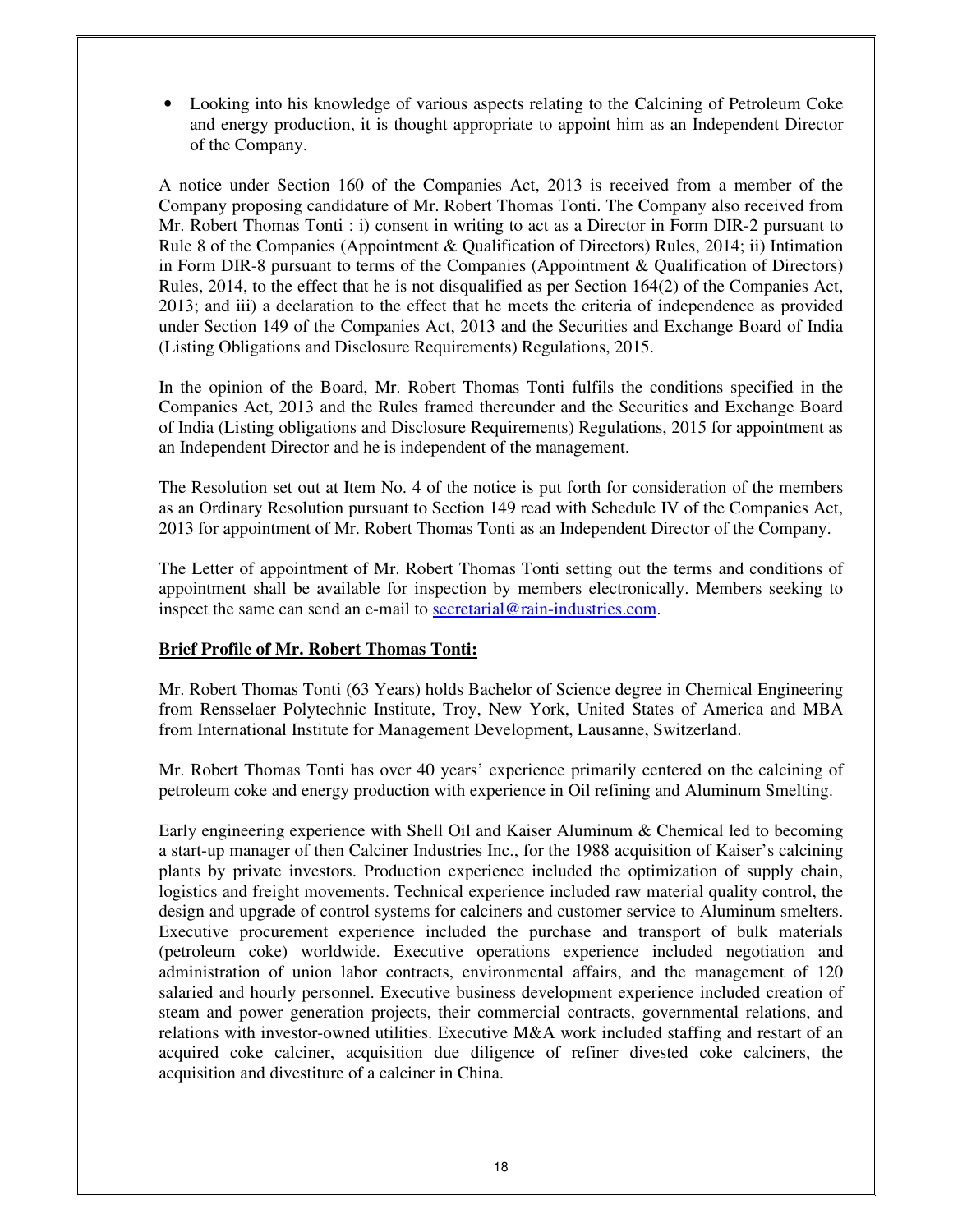He is an Independent Director on the Board of Rain Carbon Inc, a wholly owned subsidiary of the Company and member of Audit Committee of Rain Carbon Inc.

He is not holding any equity shares of the Company and he is not related to any Director or Manager or the Key Managerial Personnel of the Company.

Except Mr. Robert Thomas Tonti, none of the Directors on the Board or Manager or the Key Managerial Personnel of the Company or their relatives are in anyway concerned or interested financially or otherwise in the above Resolution set out at Item No. 4 of the Notice.

Mr. Robert Thomas Tonti is not debarred from holding the office of Independent Director by virtue of any Order of SEBI or any other Authority.

Your Directors recommend the Ordinary Resolution for your approval.

 By order of the Board  **For Rain Industries Limited**

**S. Venkat Ramana Reddy** Place: Hyderabad **Company Secretary** Date: October 30, 2021 **M. No: A14143**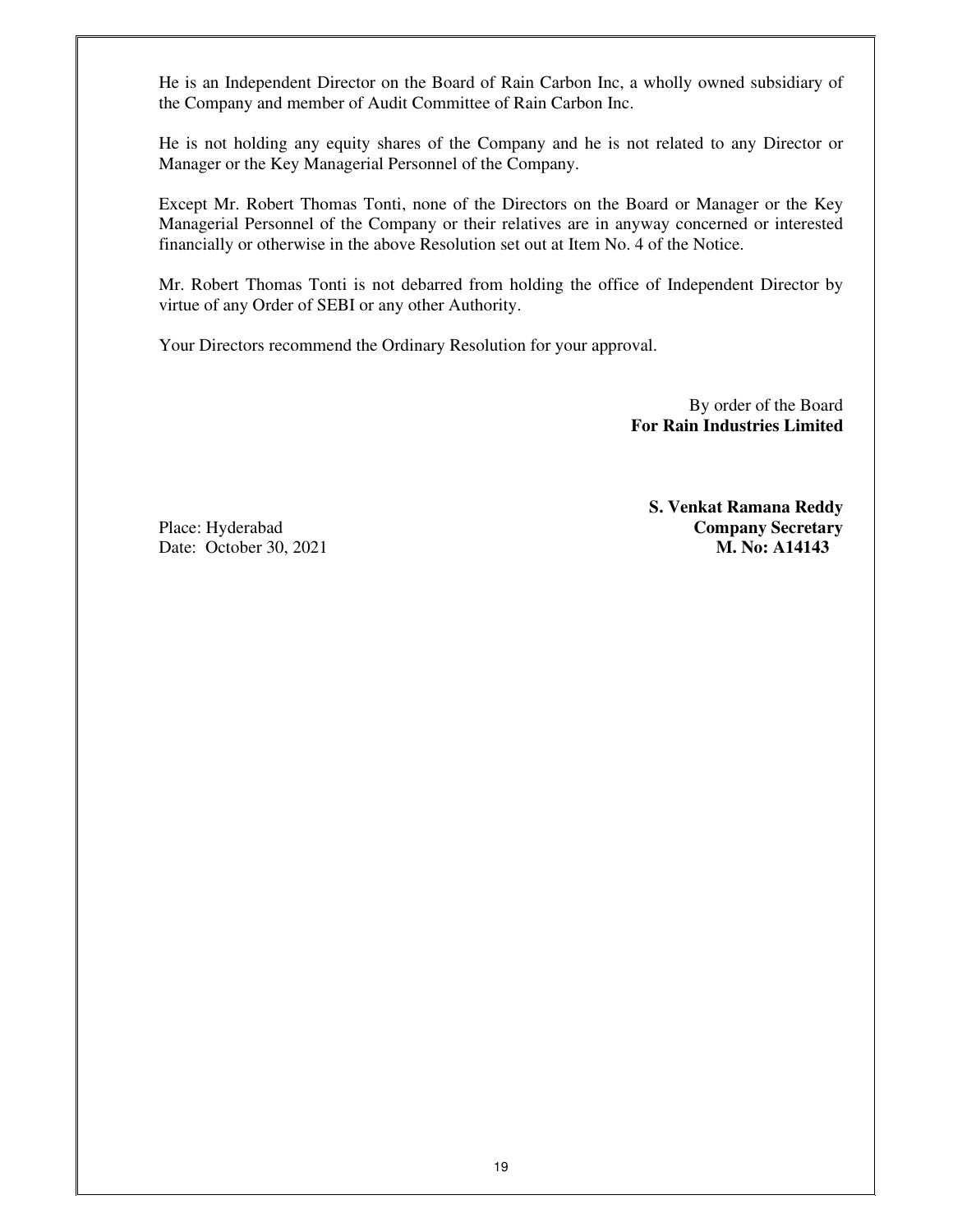| Details of Directors seeking Appointment/re-appointment/continuation of Appointment in the Notice of Postal |
|-------------------------------------------------------------------------------------------------------------|
| <b>Ballot dated October 30, 2021 is as follows:</b>                                                         |

|                | Annexure to the Notice of Postal Ballot dated October 30, 2021                                                                                                                                                                              |                                                                                                                                                                                                              |                                                                                              |                                                                                                                        |                                                                                                                                                                              |  |  |
|----------------|---------------------------------------------------------------------------------------------------------------------------------------------------------------------------------------------------------------------------------------------|--------------------------------------------------------------------------------------------------------------------------------------------------------------------------------------------------------------|----------------------------------------------------------------------------------------------|------------------------------------------------------------------------------------------------------------------------|------------------------------------------------------------------------------------------------------------------------------------------------------------------------------|--|--|
|                | Details of Directors seeking Appointment/re-appointment/continuation of appointment as on October 30, 2021<br>[Pursuant to Regulation 36(3) of the SEBI (Listing Obligations and Disclosure Requirements) Regulations, 2015 and Secretarial |                                                                                                                                                                                                              |                                                                                              |                                                                                                                        |                                                                                                                                                                              |  |  |
| S.             | Standard 2 on General Meetings issued by the Institute of Company Secretaries of India]<br><b>Particulars</b><br><b>Name of the Directors</b>                                                                                               |                                                                                                                                                                                                              |                                                                                              |                                                                                                                        |                                                                                                                                                                              |  |  |
| No.            |                                                                                                                                                                                                                                             | Mr. N. Radhakrishna<br><b>Reddy</b>                                                                                                                                                                          | <b>Ms. Nirmala Reddy</b>                                                                     | Mr. Brian Jude<br><b>McNamara</b>                                                                                      | <b>Mr. Robert Thomas Tonti</b>                                                                                                                                               |  |  |
| 1              | <b>DIN</b>                                                                                                                                                                                                                                  | 00021052                                                                                                                                                                                                     | 01673128                                                                                     | 08339667                                                                                                               | 09367847                                                                                                                                                                     |  |  |
| $\overline{2}$ | Date of birth and Age                                                                                                                                                                                                                       | July 1, 1941<br>80 Years                                                                                                                                                                                     | March 27, 1947<br>74 Years                                                                   | August 21, 1962<br>59 Years                                                                                            | June 11, 1958<br>63 Years                                                                                                                                                    |  |  |
| 3              | Qualification                                                                                                                                                                                                                               | Undergraduate                                                                                                                                                                                                | Political<br>in<br>Master<br>Science                                                         | Bachelor in Economics and<br>Philosophy and Master in<br>Finance and Banking.                                          | Bachelor of Science degree<br>in Chemical Engineering<br>and MBA                                                                                                             |  |  |
| 4              | Experience<br>and<br>expertise in specific<br>functional areas                                                                                                                                                                              | More than 53 years of<br>experience<br>in<br>Construction<br>and<br>Cement Industry.                                                                                                                         | More than 45 years of<br>experience in Banking,<br>Finance and Project<br>appraisal.         | More than 30 years of<br>in<br>experience<br>Project<br>Finance, Corporate Finance<br>and<br>Investment<br>Management. | More<br>than<br>40<br>years'<br>experience in Calcining of<br>Petroleum Coke and energy<br>production with experience<br>Oil<br>refining<br>in<br>and<br>Aluminium Smelting. |  |  |
| 5              | Brief resume                                                                                                                                                                                                                                | Resume is given in the<br>Explanatory<br>Statement<br>forming part of Notice.                                                                                                                                | Resume is given in the<br>Explanatory Statement<br>forming part of Notice.                   | Resume is given in the<br>Explanatory<br>Statement<br>forming part of Notice.                                          | Resume is given in the<br>Explanatory<br>Statement<br>forming part of Notice.                                                                                                |  |  |
| 6              | Relationship with other<br>Directors, Manager and<br>other Key Managerial<br>Personnel<br>of<br>the<br>company                                                                                                                              | Father of Mr. Jagan<br>Mohan Reddy Nellore,<br>Vice Chairman and Mr.<br>N. Sujith Kumar Reddy,<br>Non-Executive Director.<br>He is not related to any<br>other Director, Manager<br>Key<br>Managerial<br>and | Not related to Directors,<br>Manager and other Key<br>Managerial Personnel of<br>the Company | Not related to Directors,<br>Manager and other Key<br>Managerial Personnel of the<br>Company.                          | Not related to Directors,<br>Manager and other Key<br>Managerial Personnel of<br>the Company.                                                                                |  |  |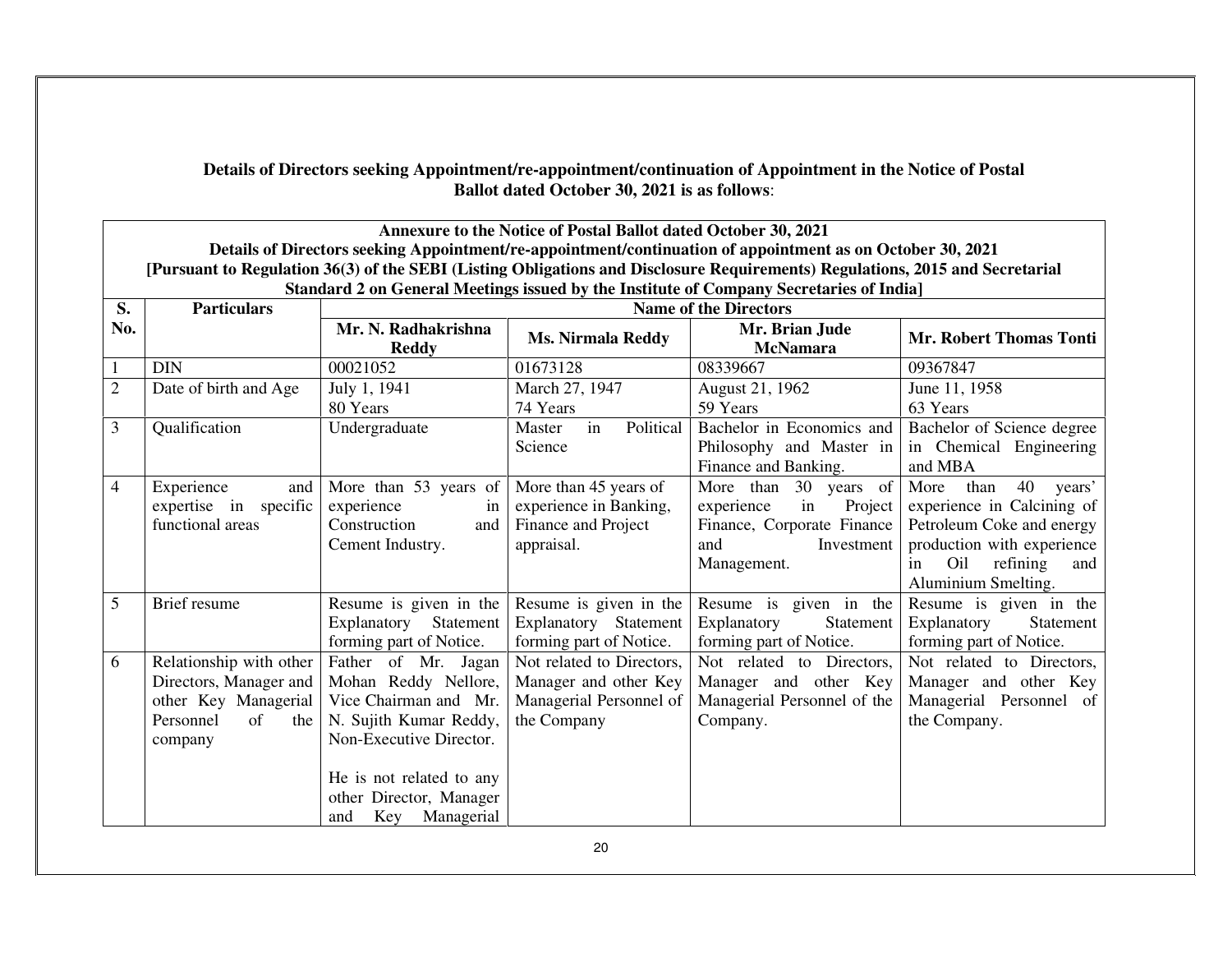**Annexure to the Notice of Postal Ballot dated October 30, 2021 Details of Directors seeking Appointment/re-appointment/continuation of appointment as on October 30, 2021 [Pursuant to Regulation 36(3) of the SEBI (Listing Obligations and Disclosure Requirements) Regulations, 2015 and Secretarial Standard 2 on General Meetings issued by the Institute of Company Secretaries of India]** 

| S.  | <b>Particulars</b>                                                                                            | <b>Name of the Directors</b>                                                                                                                                                                                                                                                         |                                                                                                                                                                              |                                                                                                                                                                            |                                                                                                                                                  |
|-----|---------------------------------------------------------------------------------------------------------------|--------------------------------------------------------------------------------------------------------------------------------------------------------------------------------------------------------------------------------------------------------------------------------------|------------------------------------------------------------------------------------------------------------------------------------------------------------------------------|----------------------------------------------------------------------------------------------------------------------------------------------------------------------------|--------------------------------------------------------------------------------------------------------------------------------------------------|
| No. |                                                                                                               | Mr. N. Radhakrishna<br><b>Reddy</b>                                                                                                                                                                                                                                                  | <b>Ms. Nirmala Reddy</b>                                                                                                                                                     | Mr. Brian Jude<br><b>McNamara</b>                                                                                                                                          | <b>Mr. Robert Thomas Tonti</b>                                                                                                                   |
|     |                                                                                                               | Personnel.                                                                                                                                                                                                                                                                           |                                                                                                                                                                              |                                                                                                                                                                            |                                                                                                                                                  |
| 7   | Nature of appointment<br>(appointment<br>re-appointment)                                                      | Re-appointment<br>as<br>a<br>Managing Director<br>of<br>the Company.                                                                                                                                                                                                                 | Continuation<br>of<br>Directorship<br>as<br>an<br>Independent<br>Director<br>for the balance period of<br>term                                                               | Re-appointment<br><b>as</b><br>an<br>Independent Director of the<br>Company.                                                                                               | Appointment<br><b>as</b><br>an<br>Independent Director of the<br>Company.                                                                        |
| 8   | Terms and Conditions<br>appointment<br>of<br>re-appointment                                                   | Radhakrishna<br>N.<br>Mr.<br>Reddy is being<br>re-<br>appointed as a Managing<br>Director of the Company<br>for a period of 3 years<br>i.e., from December 10,<br>to December 9,<br>2021<br>2024<br>and<br>on such<br>conditions as specified in<br>the Item no. 1 of the<br>Notice. | Continue<br>her<br>appointment<br>as<br>an<br>Independent Director of<br>the Company, to hold<br>office for her remaining<br>term of office i.e., upto<br>February 27, 2023. | Mr. Brian Jude McNamara<br>to be<br>re-appointed as<br>an Independent Director for<br>a further period of 5 years<br>i.e., from February 28, 2022<br>to February 27, 2027. | Appointment<br>as<br>an<br>Independent Director of the<br>Company for a period of 5<br>years i.e., from October 31,<br>2021 to October 30, 2026. |
| 9   | Remuneration<br>last<br>drawn by such person,<br>if<br>applicable<br>and<br>remuneration sought to<br>be paid | No Remuneration was<br>N.<br>paid<br>Mr.<br>to<br>Radhakrishna<br>Reddy<br>Financial<br>during<br>the<br>Year ended December<br>31, 2020.                                                                                                                                            | $Rs.8,20,000$ was paid as<br><b>Sitting</b><br>Fees<br>and<br>Rs.6,50,000 was paid as<br>Commission during the<br>Financial Year ended<br>December 31, 2020.                 | $Rs.7,00,000$ was paid as<br>Sitting Fees and Rs.6,50,000<br>was paid as Commission<br>during the Financial Year<br>ended December 31, 2020.                               | N.A                                                                                                                                              |
| 10  | Date of first<br>appointment on the<br>Board                                                                  | January 2, 1984                                                                                                                                                                                                                                                                      | September 30, 2016                                                                                                                                                           | February 28, 2019                                                                                                                                                          | October 31, 2021                                                                                                                                 |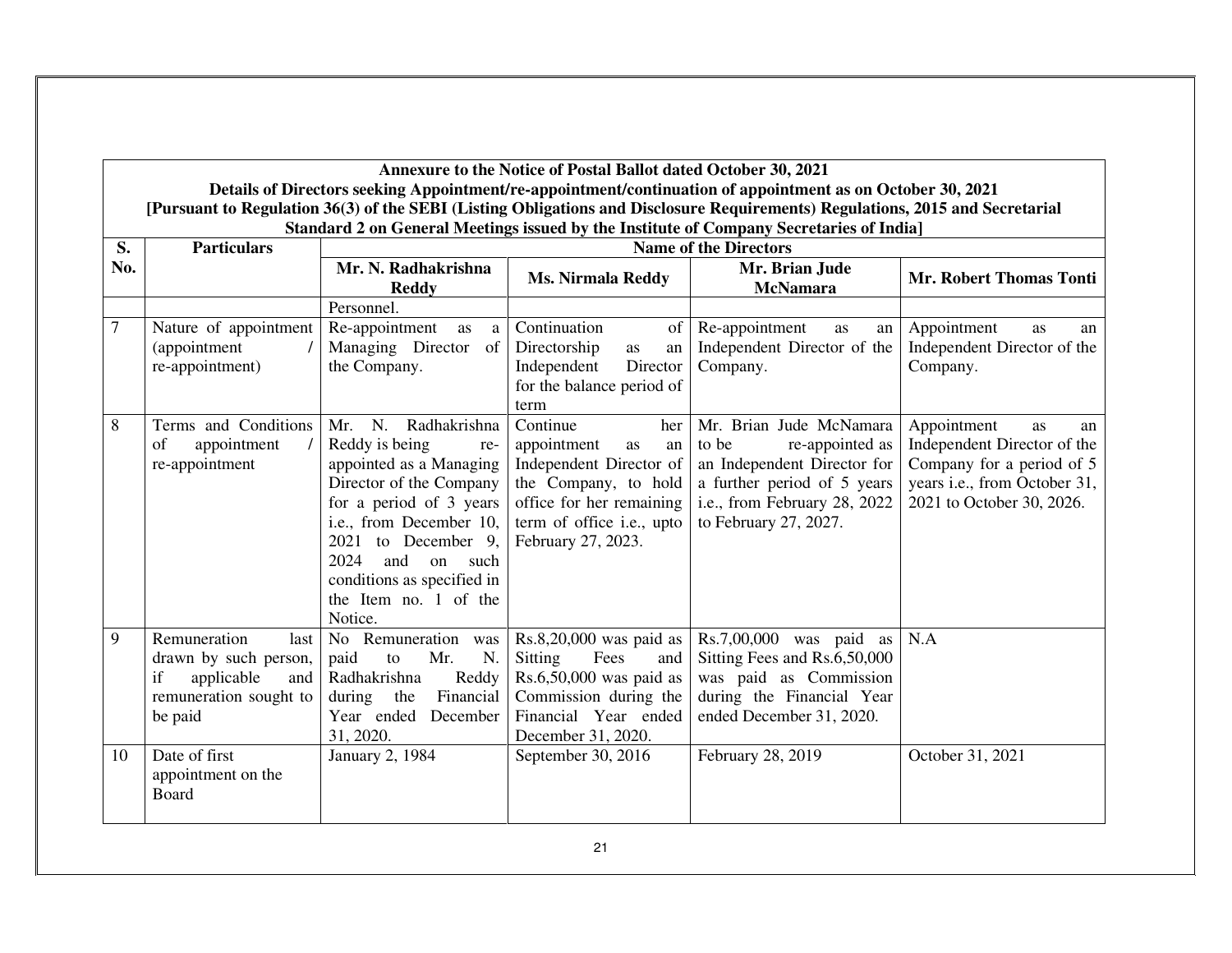**Annexure to the Notice of Postal Ballot dated October 30, 2021** 

 **Details of Directors seeking Appointment/re-appointment/continuation of appointment as on October 30, 2021** [Pursuant to Regulation 36(3) of the SEBI (Listing Obligations and Disclosure Requirements) Regulations, 2015 and Secretarial<br>Standard 2 on General Meetings issued by the Institute of Company Secretaries of India]

| S.  | <b>Particulars</b>    | <b>Name of the Directors</b>        |                                            |                                    |                          |
|-----|-----------------------|-------------------------------------|--------------------------------------------|------------------------------------|--------------------------|
| No. |                       | Mr. N. Radhakrishna<br><b>Reddy</b> | <b>Ms. Nirmala Reddy</b>                   | Mr. Brian Jude<br><b>McNamara</b>  | Mr. Robert Thomas Tonti  |
| 11  | Shareholding in the   | Holds 10,383,730 equity             | Nil                                        | Nil                                | Nil                      |
|     | Company               | shares $(3.09\%)$                   |                                            |                                    |                          |
| 12  | The<br>number<br>of   | 4 out of 4                          | 4 out of 4                                 | 4 out of 4                         | N.A                      |
|     | Meetings of the Board |                                     |                                            |                                    |                          |
|     | attended during the   |                                     |                                            |                                    |                          |
|     | year                  |                                     |                                            |                                    |                          |
| 13  | Directorship          | 1. Rain<br>Industries               | Rain<br>Industries $ 1$ .<br>1.            | Rain Industries Limited            | 1. Rain Carbon Inc.      |
|     | Details of the Board  | Limited                             | Limited.                                   | Rain Cements Limited<br>2.         |                          |
|     |                       | 2. Rain Cements Limited 2. Nugget   |                                            | Estates 3. Rain CII Carbon (Vizag) |                          |
|     |                       | 3. Renuka<br>Cement                 | Private Limited                            | Limited                            |                          |
|     |                       | Limited                             | 3. Nugget Realty & $ 4$ . Rain Carbon Inc. |                                    |                          |
|     |                       | 4. PCL<br>Financial                 | Ventures<br>Private                        |                                    |                          |
|     |                       | <b>Services</b><br>Private          | Limited                                    |                                    |                          |
|     |                       | Limited                             | Rain CII Carbon<br>4.                      |                                    |                          |
|     |                       | 5. Arunachala Holdings              | (Vizag) Limited                            |                                    |                          |
|     |                       | Private Limited.                    | 5. Rain<br>Cements                         |                                    |                          |
|     |                       | 6. Apeetha Enterprises              | Limited                                    |                                    |                          |
|     |                       | Private Limited                     | 6. Globe<br>Enterprises                    |                                    |                          |
|     |                       | 7. Arunachala Logistics             | LLC - President                            |                                    |                          |
|     |                       | Private Limited                     |                                            |                                    |                          |
|     |                       | Priya<br>8. Pragnya<br>Foundation   |                                            |                                    |                          |
| 14  | Membership/           | Chairman of Corporate               | Chairperson of                             | He is a Member of                  | Member of Audit          |
|     | Chairmanship<br>of    | Social<br>Responsibility            | Nomination and                             | Nomination and                     | Committee of Rain Carbon |
|     | Committees of other   | of<br>Rain<br>Committee             | Remuneration                               | Remuneration Committee,            | Inc.                     |
|     | <b>Boards</b>         | <b>Cements Limited</b>              | Committee of Rain CII                      | <b>Audit Committee and Risk</b>    |                          |
|     |                       |                                     | Carbon (Vizag) Limited                     | Management Committee of            |                          |